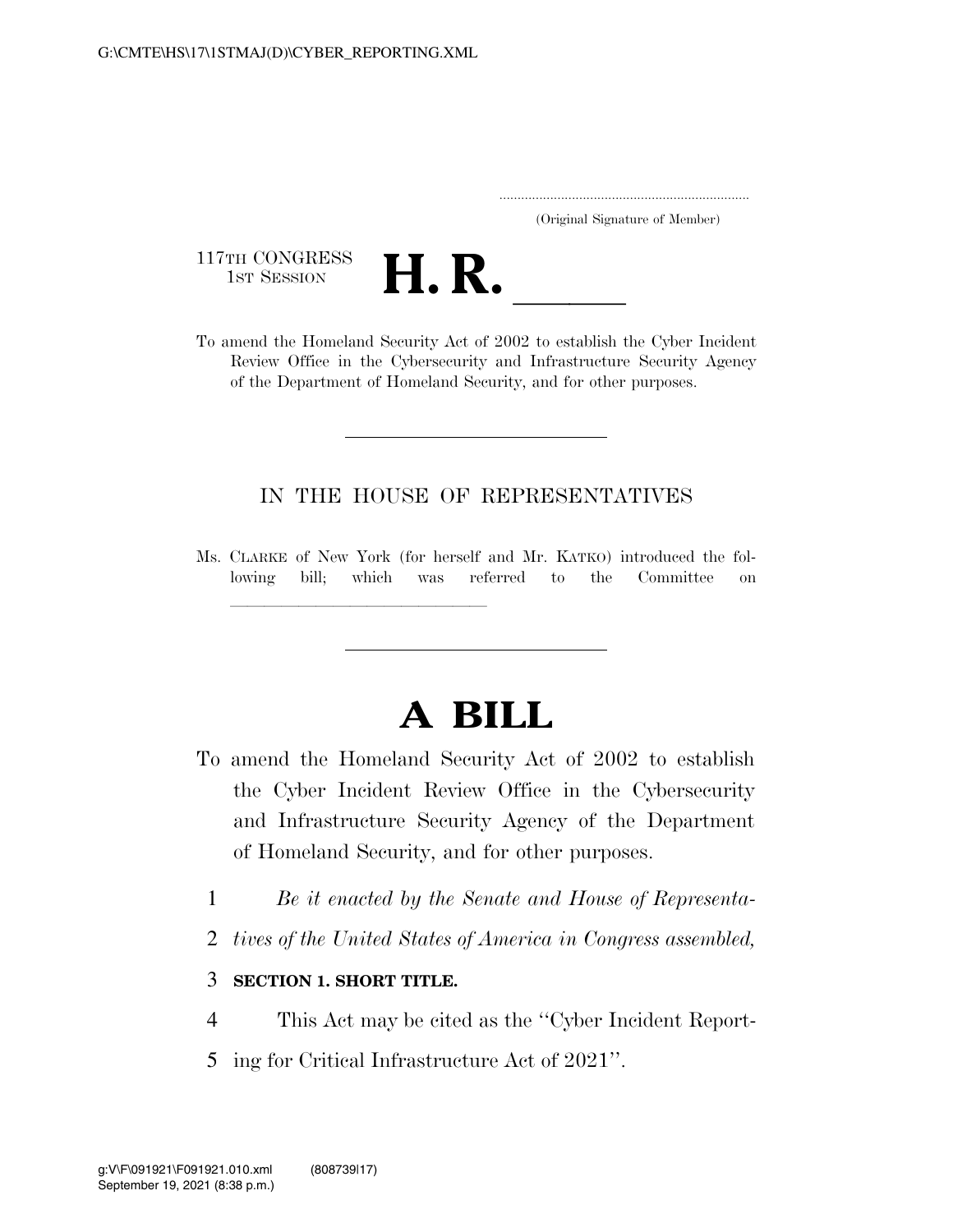$\mathfrak{D}$ 

#### **SEC. 2. CYBER INCIDENT REVIEW OFFICE.**

 (a) IN GENERAL.—Subtitle A of title XXII of the Homeland Security Act of 2002 (6 U.S.C. 651 et seq.) is amended by adding at the end the following new section:

## **''SEC. 2220A. CYBER INCIDENT REVIEW OFFICE.**

''(a) DEFINITIONS.—In this section:

7 "(1) CLOUD SERVICE PROVIDER.—The term 'cloud service provider' means an entity offering products or services related to cloud computing, as defined by the National Institutes of Standards and Technology in NIST Special Publication 800–145 and any amendatory or superseding document relat-ing thereto.

 $\frac{1}{2}$  COVERED ENTITY.—The term 'covered en- tity' means an entity that owns or operates critical infrastructure that satisfies the definition estab- lished by the Director in the reporting requirements and procedures issued pursuant to subsection (d).

 ''(3) COVERED CYBSECURITY INCIDENT.—The term 'covered cybersecurity incident' means a cyber- security incident experienced by a covered entity that satisfies the definition and criteria established by the Director in the reporting requirements and procedures issued pursuant to subsection (d).

25 "(4) CYBER THREAT INDICATOR.—The term 'cyber threat indicator' has the meaning given such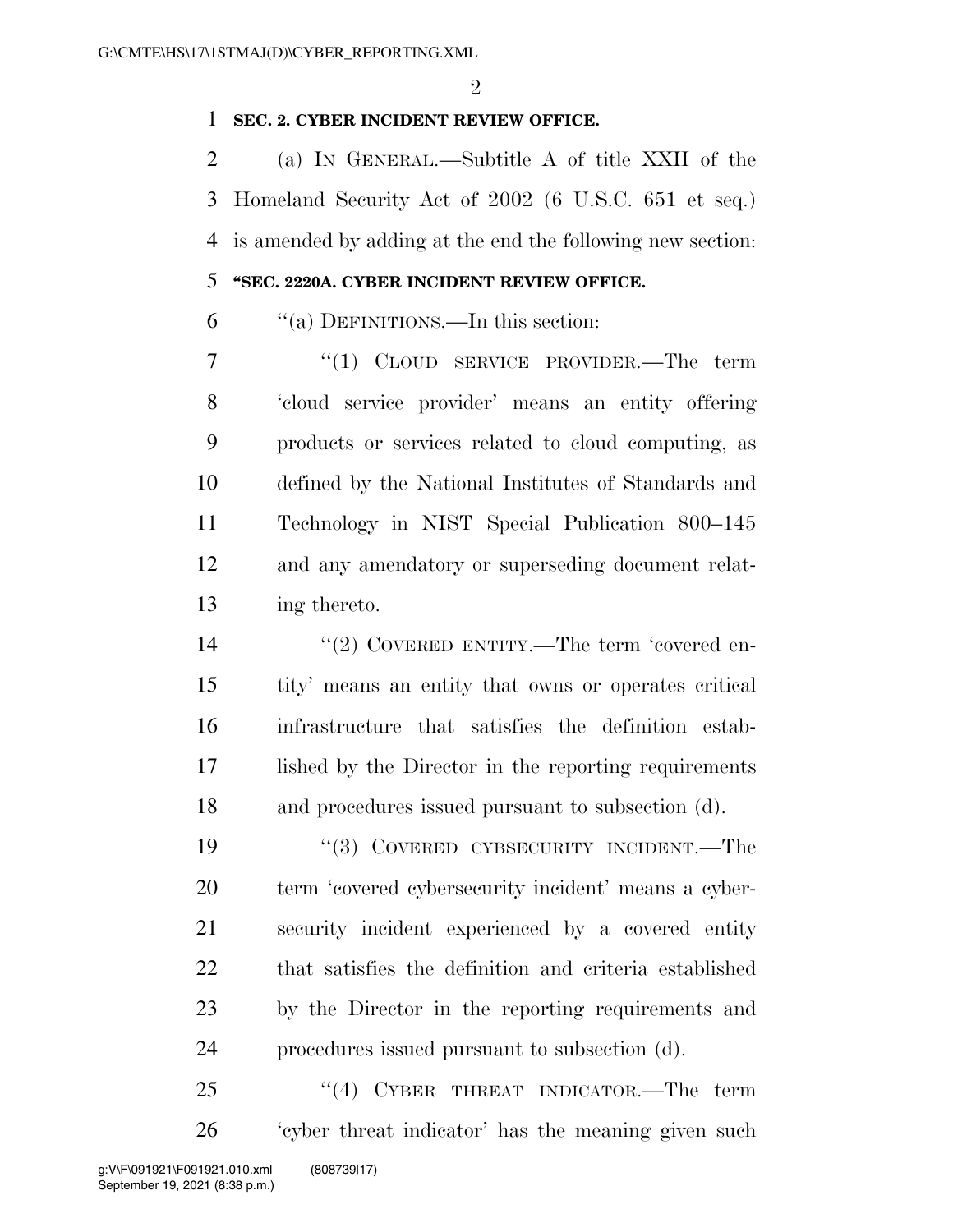1 term in section 102 of the Cybersecurity Act of 2015 (enacted as division N of the Consolidated Appro- priations Act, 2016 (Public Law 114–113; 6 U.S.C. 4 ).

5 "(5) CYBERSECURITY PURPOSE.—The term 'cy- bersecurity purpose' has the meaning given such term in section 102 of the Cybersecurity Act of 2015 (enacted as division N of the Consolidated Appro- priations Act, 2016 (Public Law 114-113; 6 U.S.C. 1501).

11 "(6) CYBERSECURITY THREAT.—The term 'cy- bersecurity threat' has the meaning given such term in section 102 of the Cybersecurity Act of 2015 (en- acted as division N of the Consolidated Appropria- tions Act, 2016 (Public Law 114–113; 6 U.S.C.  $16 \t 1501$ ).

17 <sup>''</sup>(7) DEFENSIVE MEASURE.—The term 'defen- sive measure' has the meaning given such term in section 102 of the Cybersecurity Act of 2015 (en- acted as division N of the Consolidated Appropria- tions Act, 2016 (Public Law 114–113; 6 U.S.C.  $22 \t 1501$ ).

23 "(8) INFORMATION SHARING AND ANALYSIS OR-GANIZATION.—The term 'Information Sharing and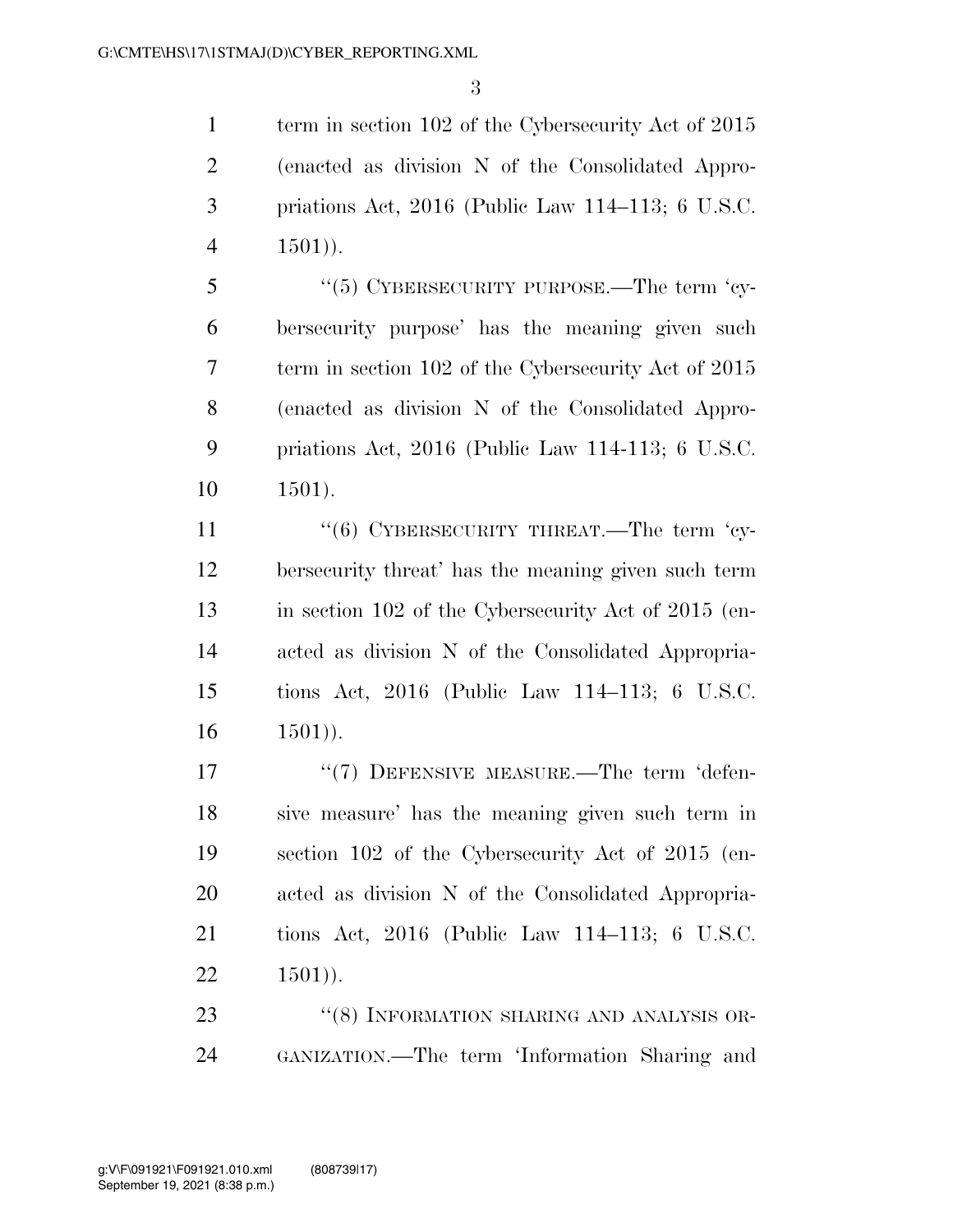1 Analysis Organization' has the meaning given such 2 term in section  $2222(5)$ .

3 "(9) INFORMATION SYSTEM.—The term 'infor- mation system' has the meaning given such term in section 102 of the Cybersecurity Act of 2015 (en- acted as division N of the Consolidated Appropria- tions Act, 2016 (Public Law 114–113; 6 U.S.C. 8  $1501(9)$ .

9 "(10) INTELLIGENCE COMMUNITY.—The term 10 'intelligence community' has the meaning given the 11 term in section 3(4) of the National Security Act of  $12 \qquad 1947 \; (50 \; \text{U.S.C.} \; 3003(4))$ .

13 ''(11) MANAGED SERVICE PROVIDER.—The term 'managed service provider' means an entity that delivers services, such as network, application, infrastructure, or security services, via ongoing and regular support and active administration on cus- tomers' premises, in the managed service provider's data center (such as hosting), or in a third-party data center.

21 "(12) SECURITY CONTROL.—The term 'security 22 control' has the meaning given such term in section 23 102 of the Cybersecurity Act of 2015 (enacted as di-24 vision N of the Consolidated Appropriations Act, 25 2016 (Public Law 114–113; 6 U.S.C. 1501)).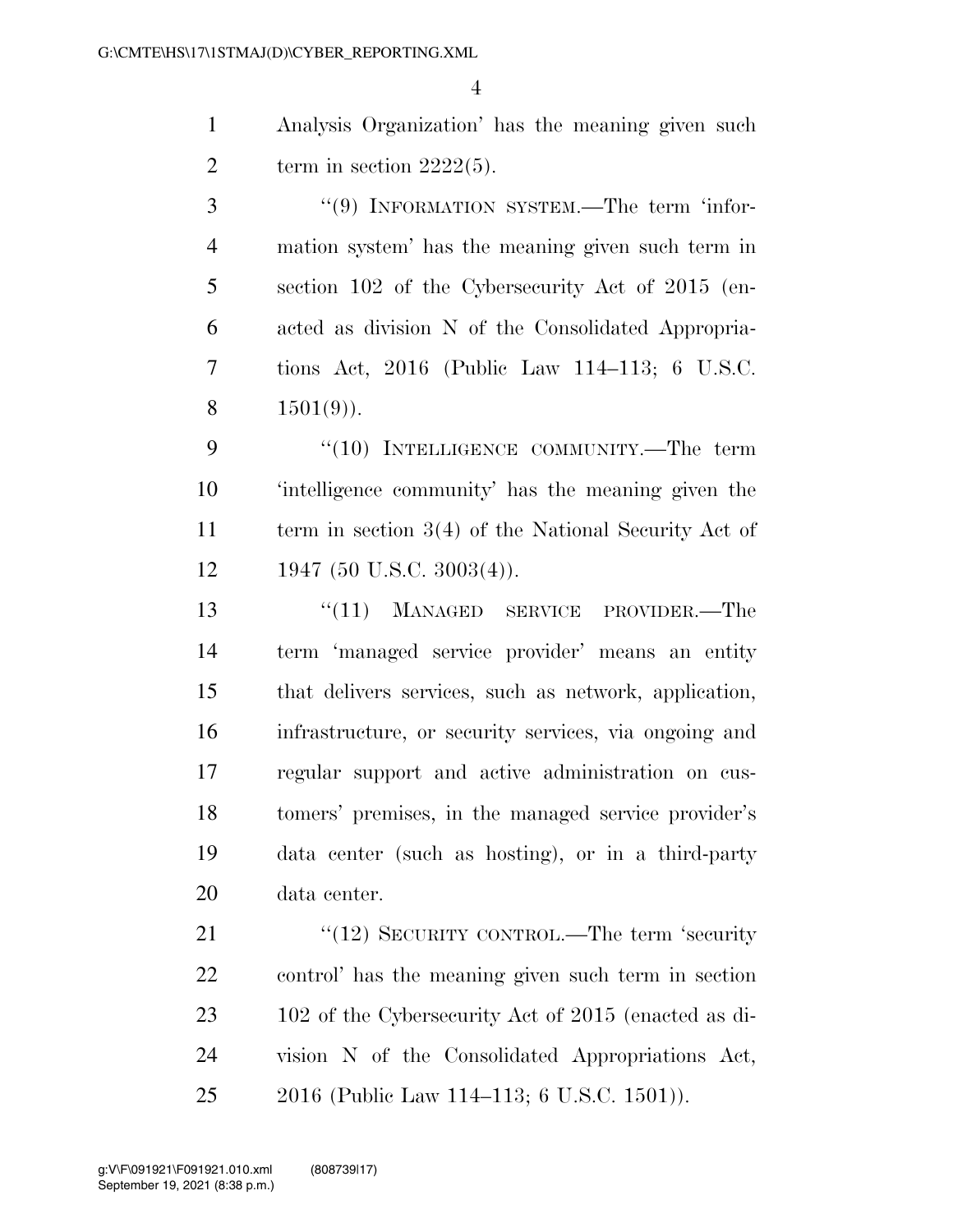1 ''(13) SECURITY VULNERABILITY.—The term 'security vulnerability' has the meaning given such term in section 102 of the Cybersecurity Act of 2015 (enacted as division N of the Consolidated Appro- priations Act, 2016 (Public Law 114–113; 6 U.S.C. 6  $1501)$ ).

7 "(14) SIGNIFICANT CYBER INCIDENT.—The term 'significant cyber incident' means a cyber inci- dent, or a group of related cyber incidents, that the Director determines is likely to result in demon- strable harm to the national security interests, for- eign relations, or economy of the United States or to the public confidence, civil liberties, or public health and safety of the American people.

15 "(15) SUPPLY CHAIN ATTACK.—The term 'sup- ply chain attack' means an attack that allows an ad- versary to utilize implants or other vulnerabilities in- serted into information technology hardware, soft- ware, operating systems, peripherals (such as infor- mation technology products), or services at any point during the life cycle in order to infiltrate the net- works of third parties where such products, services, or technologies are deployed.

 ''(b) CYBER INCIDENT REVIEW OFFICE.—There is established in the Agency a Cyber Incident Review Office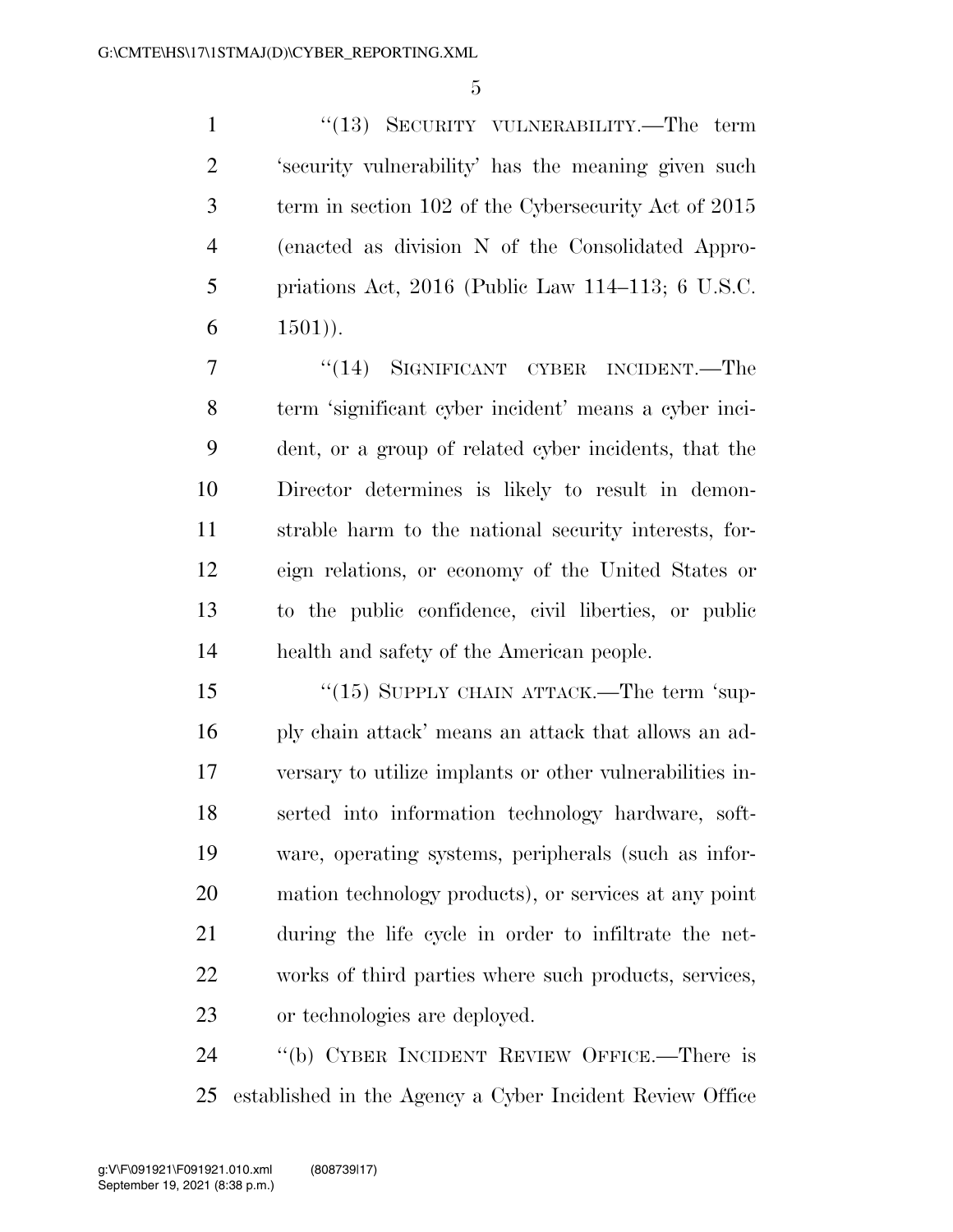(in this section referred to as the 'Office') to receive, ag- gregate, and analyze reports related to covered cybersecu- rity incidents submitted by covered entities in furtherance of the activities specified in subsection (c) of this section 5 and sections  $2202(e)$ ,  $2209(e)$ , and  $2203$  to enhance the situational awareness of cybersecurity threats across crit-ical infrastructure sectors.

 ''(c) ACTIVITIES.—The Office shall, in furtherance of 9 the activities specified in sections  $2202(e)$ ,  $2209(e)$ , and 2203—

 $\frac{1}{2}$  (1) receive, aggregate, analyze, and secure re- ports from covered entities related to a covered cy- bersecurity incident to assess the effectiveness of se- curity controls and identify tactics, techniques, and procedures adversaries use to overcome such con-trols;

 $\frac{17}{2}$  ''(2) facilitate the timely sharing between rel- evant critical infrastructure owners and operators and, as appropriate, the intelligence community of information relating to covered cybersecurity inci- dents, particularly with respect to an ongoing cyber-security threat or security vulnerability;

23 "(3) for a covered cybersecurity incident that also satisfies the definition of a significant cyber in-cident, or are part of a group of related cyber inci-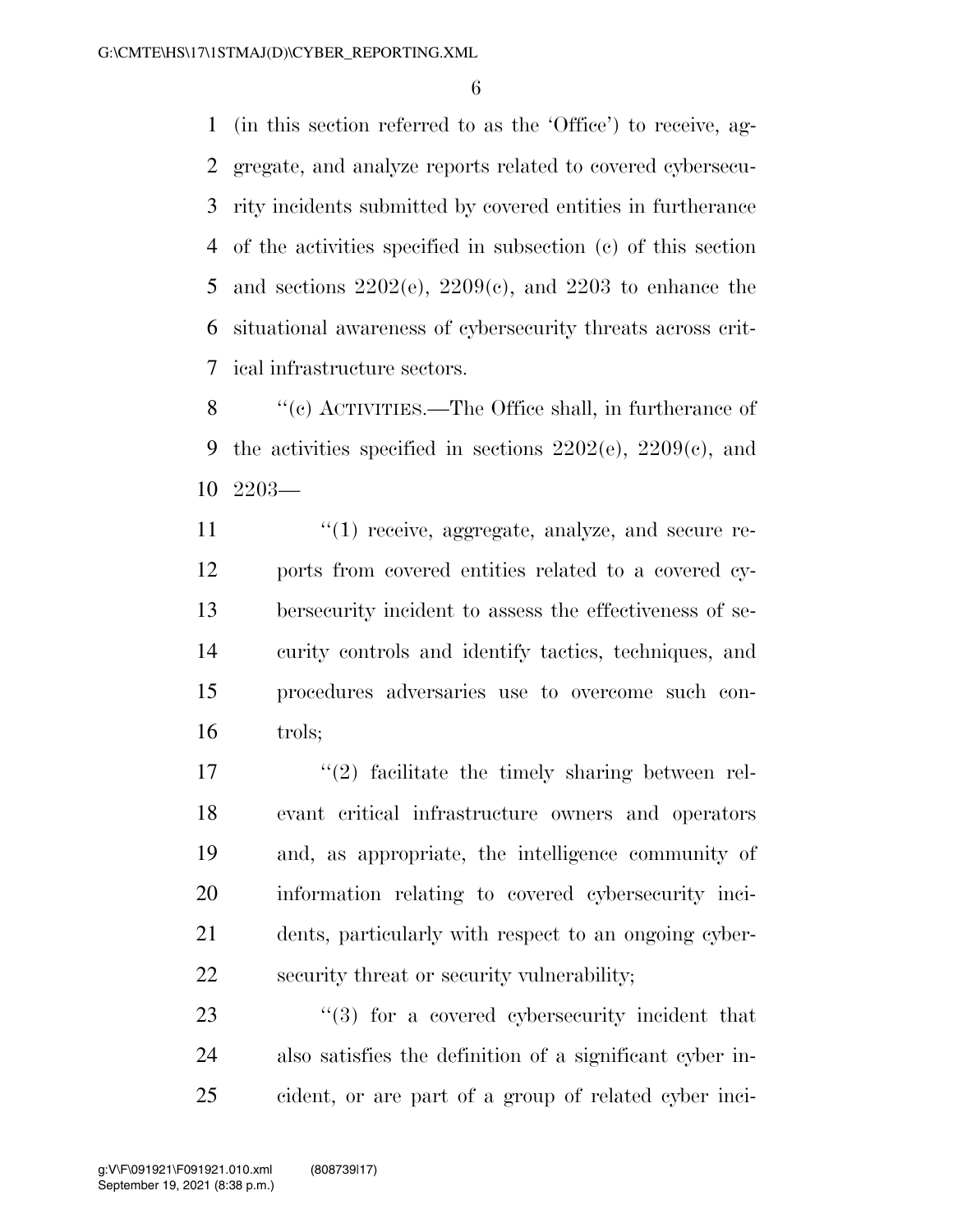dents that together satisfy such definition, conduct a review of the details surrounding such covered cy- bersecurity incident or group of such incidents and identify ways to prevent or mitigate similar incidents in the future;

 ''(4) with respect to covered cybersecurity inci- dent reports under subsection (d) involving an ongo- ing cybersecurity threat or security vulnerability, im- mediately review such reports for cyber threat indi- cators that can be anonymized and disseminated, with defensive measures, to appropriate stake- holders, in coordination with other Divisions within the Agency, as appropriate;

 ''(5) publish quarterly unclassified, public re- ports that describe aggregated, anonymized observa- tions, findings, and recommendations based on cov- ered cybersecurity incident reports under subsection (d);

 ''(6) leverage information gathered regarding cybersecurity incidents to enhance the quality and effectiveness of bi-directional information sharing and coordination efforts with appropriate stake- holders, including sector coordinating councils, infor- mation sharing and analysis organizations, tech-nology providers, cybersecurity and incident response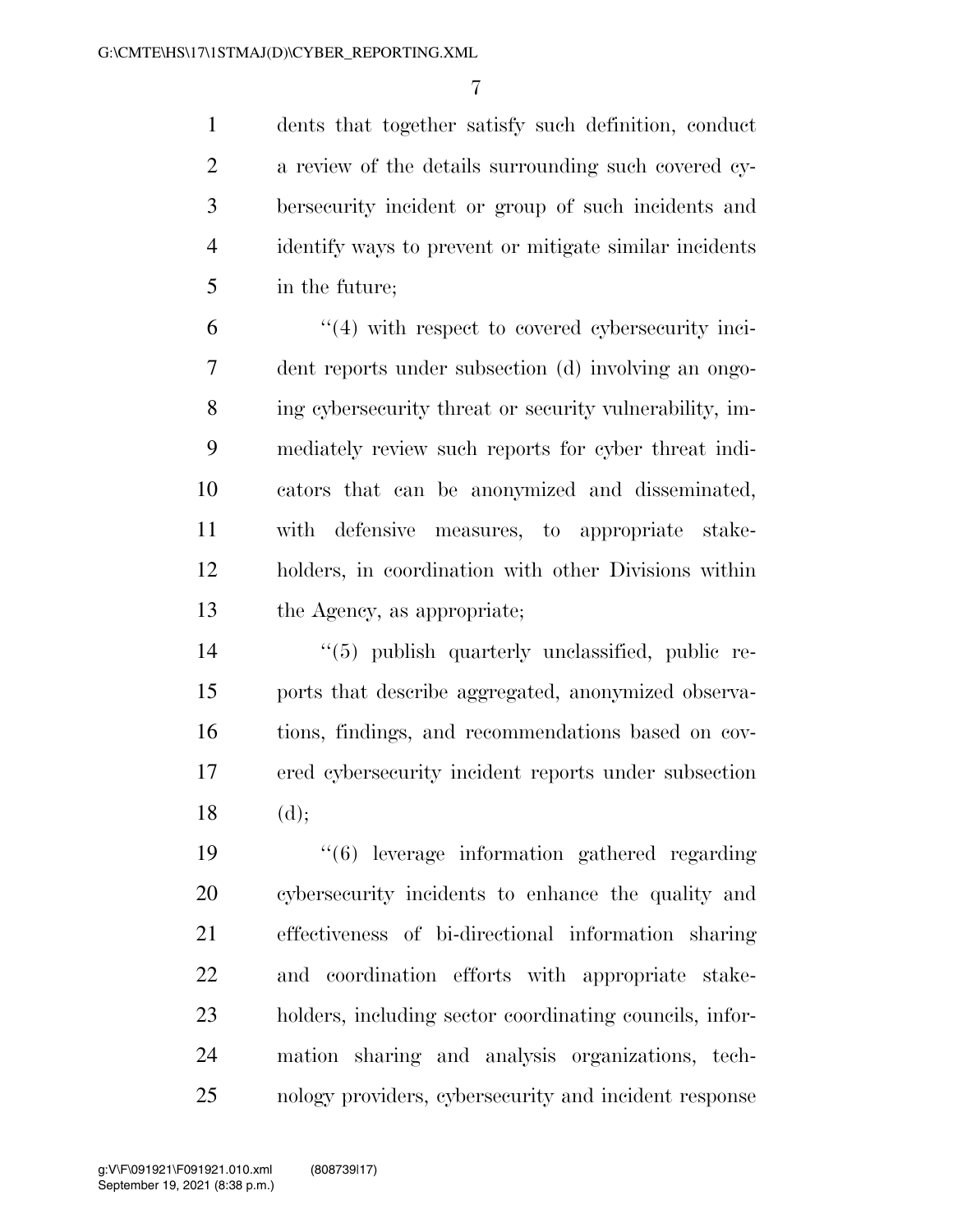firms, and security researchers, including by estab- lishing mechanisms to receive feedback from such stakeholders regarding how the Agency can most ef-fectively support private sector cybersecurity; and

 ''(6) proactively identify opportunities, in ac- cordance with the protections specified in sub- sections (e) and (f), to leverage and utilize data on cybersecurity incidents in a manner that enables and strengthens cybersecurity research carried out by academic institutions and other private sector orga-nizations, to the greatest extent practicable.

 ''(d) COVERED CYBERSECURITY INCIDENT REPORT-13 ING REQUIREMENTS AND PROCEDURES.—

14 ''(1) In GENERAL.—Not later than 270 days after the date of the enactment of this section, the Director, in consultation with Sector Risk Manage- ment Agencies and the heads of other Federal de- partments and agencies, as appropriate, shall, after a 60 day consultative period, followed by a 90 day comment period with appropriate stakeholders, in- cluding sector coordinating councils, publish in the Federal Register an interim final rule implementing 23 this section. Notwithstanding section 553 of title 5, United States Code, such rule shall be effective, on an interim basis, immediately upon publication, but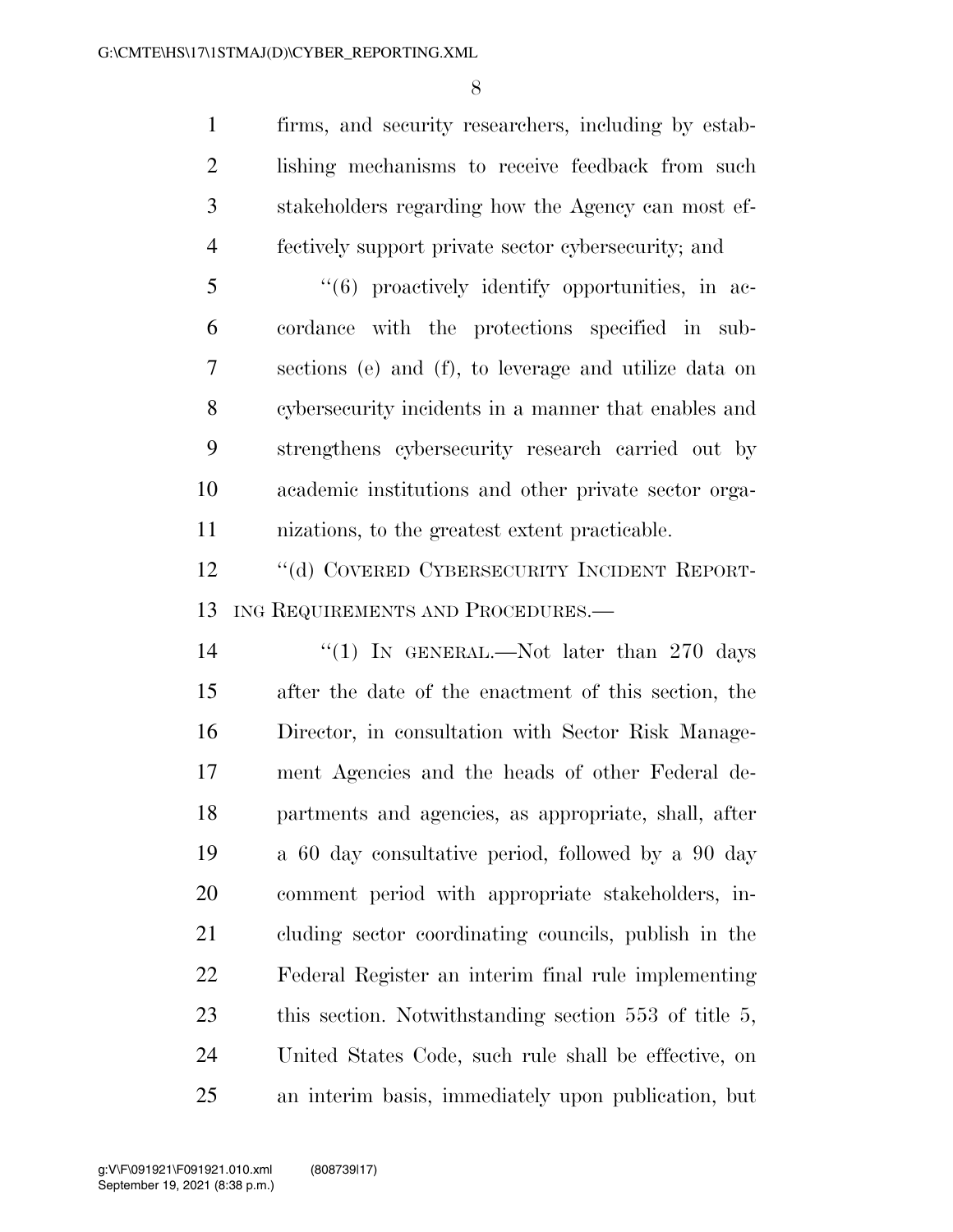| $\mathbf{1}$ | may be subject to change and revision after public     |
|--------------|--------------------------------------------------------|
| 2            | notice and opportunity for comment. The Director       |
| 3            | shall issue a final rule not later than one year after |
| 4            | publication of such interim final rule. Such interim   |
| 5            | final rule shall—                                      |
| 6            | $\lq\lq$ require covered entities to submit to         |
| 7            | the Office reports containing information relat-       |
| 8            | ing to covered cybersecurity incidents; and            |
| 9            | "(B) establish procedures that clearly de-             |
| 10           | scribe—                                                |
| 11           | "(i) the types of critical infrastructure              |
| 12           | entities determined to be covered entities;            |
| 13           | "(ii) the types of cybersecurity inci-                 |
| 14           | dents determined to be covered cybersecu-              |
| 15           | rity incidents;                                        |
| 16           | "(iii) the mechanisms by which cov-                    |
| 17           | ered cybersecurity incident reports under              |
| 18           | subparagraph $(A)$ are to be submitted, in-            |
| 19           | cluding—                                               |
| 20           | $\lq\lq$ the contents, described in                    |
| 21           | paragraph $(4)$ , to be included in each               |
| 22           | such report, including any supple-                     |
| 23           | mental reporting requirements;                         |
|              |                                                        |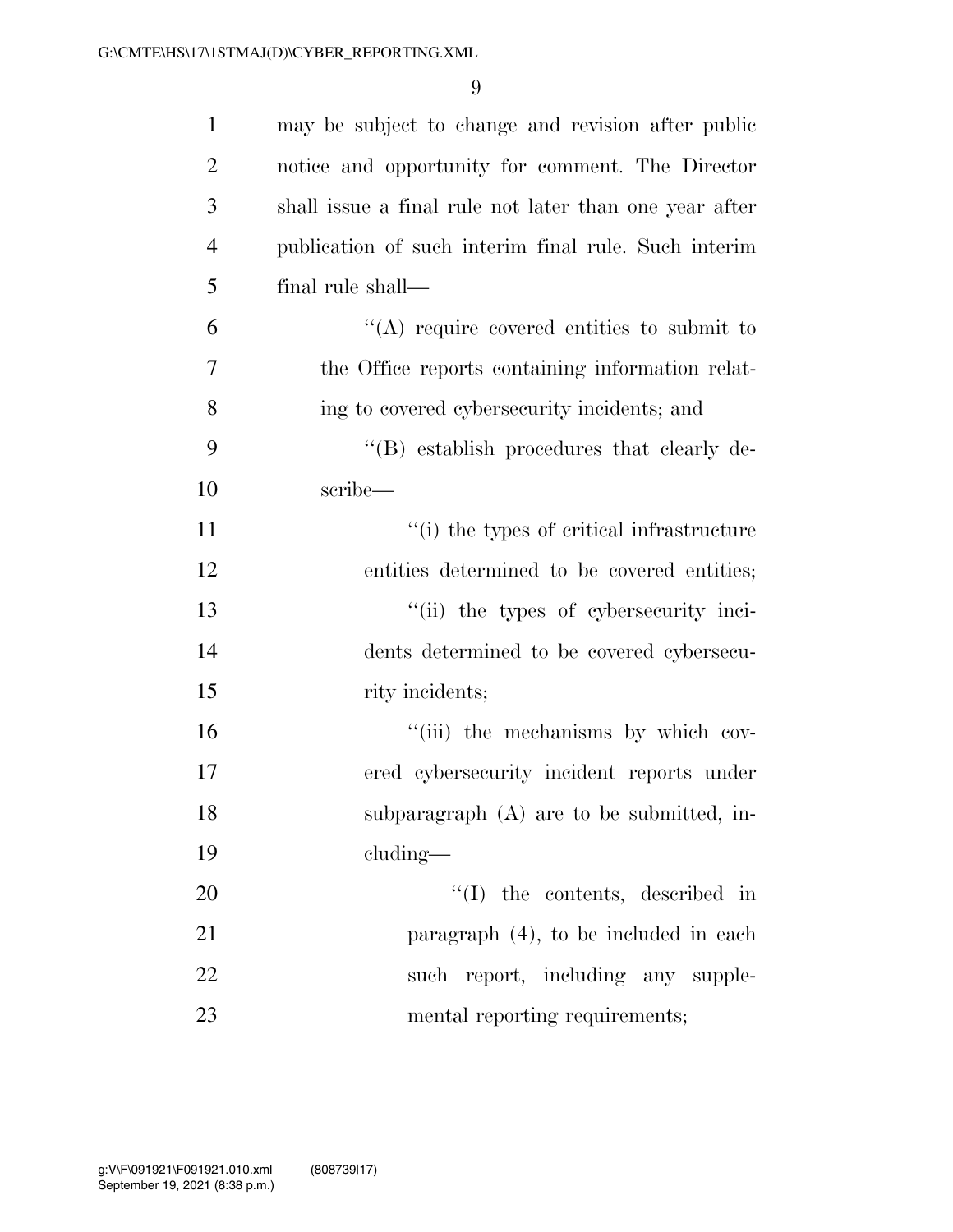| $\mathbf{1}$   | $\lq\lq$ (II) the timing relating to when                |
|----------------|----------------------------------------------------------|
| $\overline{2}$ | each such report should be submitted;                    |
| 3              | and                                                      |
| $\overline{4}$ | $\lq\lq$ (III) the format of each such re-               |
| 5              | port;                                                    |
| 6              | "(iv) describe the manner in which                       |
| $\tau$         | the Office will carry out enforcement ac-                |
| 8              | tions under subsection (g), including with               |
| 9              | respect to the issuance of subpoenas, con-               |
| 10             | ducting examinations, and other aspects                  |
| 11             | relating to noncompliance; and                           |
| 12             | $f'(v)$ any other responsibilities to be                 |
| 13             | carried out by covered entities, or other                |
| 14             | procedures necessary to implement this                   |
| 15             | section.                                                 |
| 16             | "(2) COVERED ENTITIES.—In determining                    |
| 17             | which types of critical infrastructure entities are cov- |
| 18             | ered entities for purposes of this section, the Sec-     |
| 19             | retary, acting through the Director, in consultation     |
| 20             | with Sector Risk Management Agencies and the             |
| 21             | heads of other Federal departments and agencies, as      |
| 22             | appropriate, shall consider—                             |
| 23             | $\lq\lq$ the consequences that disruption to             |
| 24             | or compromise of such an entity could cause to           |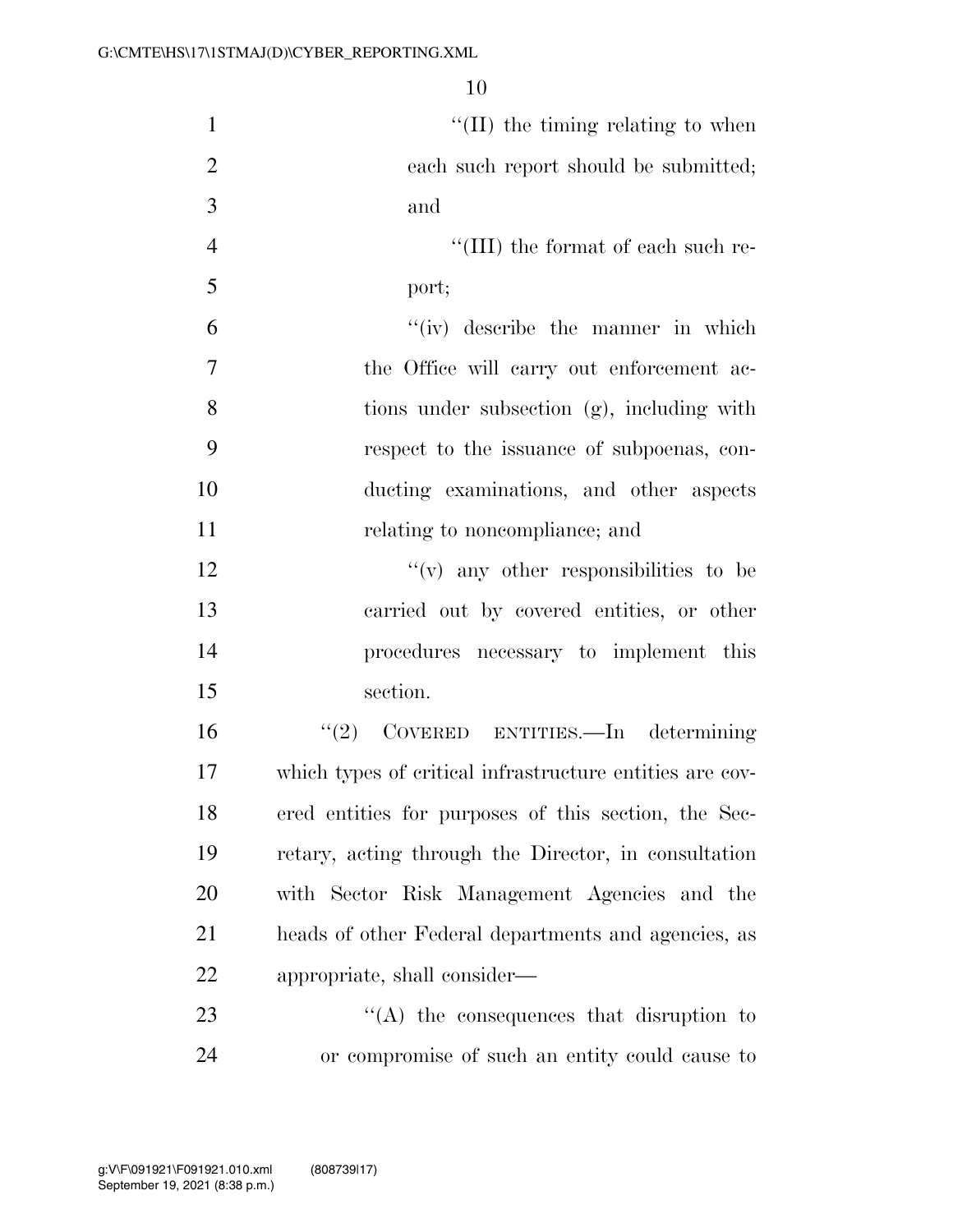| $\mathbf{1}$   | national security, economic security, or public    |
|----------------|----------------------------------------------------|
| $\overline{2}$ | health and safety;                                 |
| 3              | $\lq\lq$ the likelihood that such an entity        |
| $\overline{4}$ | may be targeted by a malicious cyber actor, in-    |
| 5              | cluding a foreign country;                         |
| 6              | "(C) the extent to which damage, disrup-           |
| 7              | tion, or unauthorized access to such and entity    |
| 8              | will disrupt the reliable operation of other crit- |
| 9              | ical infrastructure assets; and                    |
| 10             | $\lq\lq$ (D) the extent to which an entity or sec- |
| 11             | tor is subject to existing regulatory require-     |
| 12             | ments to report cybersecurity incidents, and the   |
| 13             | possibility of coordination and sharing of re-     |
| 14             | ports between the Office and the regulatory au-    |
| 15             | thority to which such entity submits such other    |
| 16             | reports.                                           |
| 17             | $``(3)$ OUTREACH TO COVERED ENTITIES.—             |
| 18             | "(A) IN GENERAL.—The Director shall                |
| 19             | conduct an outreach and education campaign to      |
| 20             | inform covered entities of the requirements of     |
| 21             | this section.                                      |
| 22             | "(B) ELEMENTS.—The outreach and edu-               |
| 23             | cation campaign under subparagraph (A) shall       |
| 24             | include the following:                             |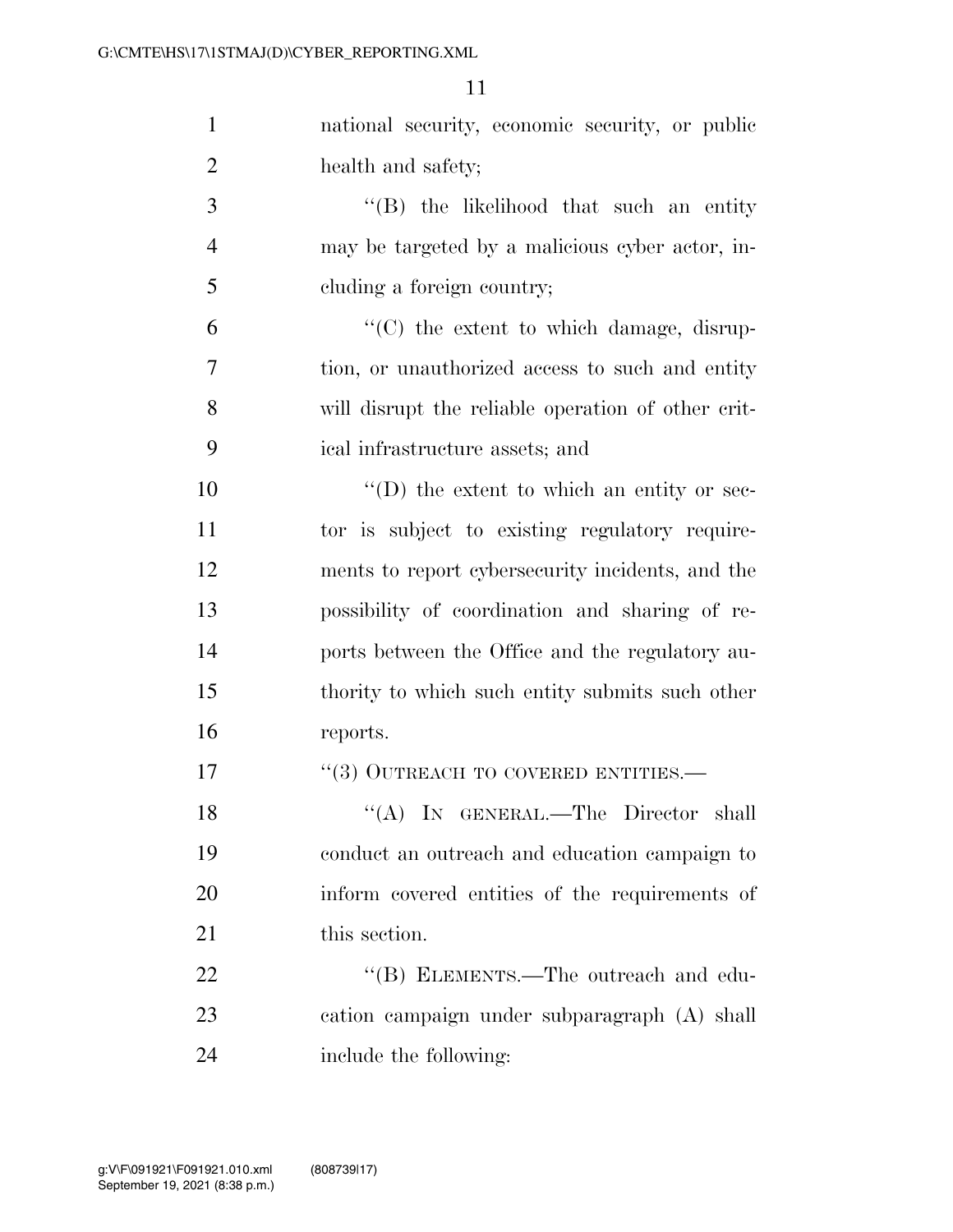| $\mathbf{1}$   | "(i) Overview of the interim final rule     |
|----------------|---------------------------------------------|
| $\overline{2}$ | and final rule issued pursuant to this sec- |
| 3              | tion.                                       |
| $\overline{4}$ | "(ii) Overview of reporting require-        |
| 5              | ments and procedures issued pursuant to     |
| 6              | paragraph (1).                              |
| 7              | "(iii) Overview of mechanisms to sub-       |
| 8              | mit to the Office covered cybersecurity in- |
| 9              | cident reports and information relating to  |
| 10             | the disclosure, retention, and use of inci- |
| 11             | dent reports under this section.            |
| 12             | "(iv) Overview of the protections af-       |
| 13             | forded to covered entities for complying    |
| 14             | with requirements under subsection (f).     |
| 15             | $f'(v)$ Overview of the steps taken         |
| 16             | under subsection (g) when a covered entity  |
| 17             | is not in compliance with the reporting re- |
| 18             | quirements under paragraph (1).             |
| 19             | "(C) COORDINATION.—The Director may         |
| 20             | conduct the outreach and education campaign |
| 21             | under subparagraph (A) through coordination |
| 22             | with the following:                         |
| 23             | "(i) The Critical Infrastructure Part-      |
| 24             | nership Advisory Council established pur-   |
| 25             | suant to section 871.                       |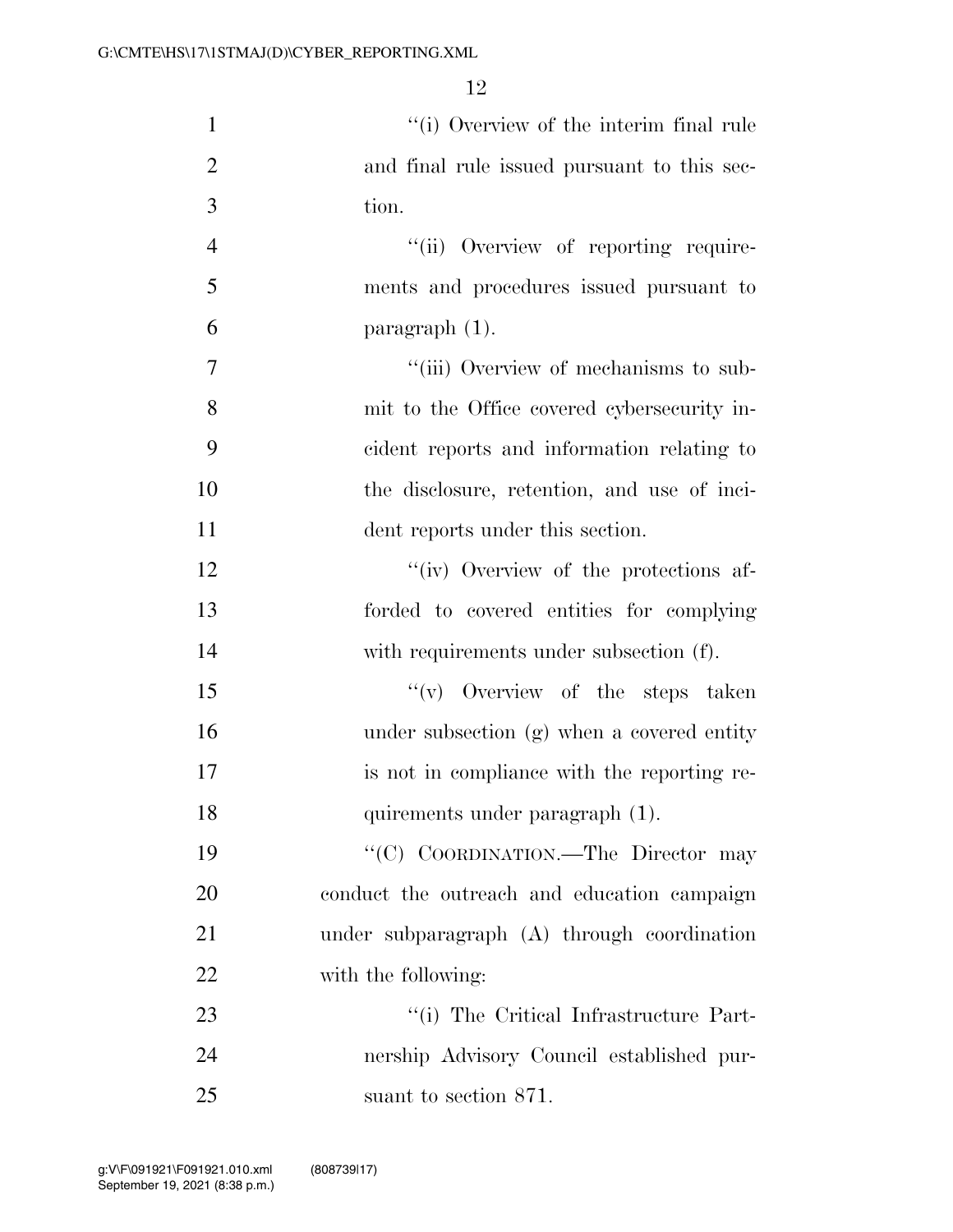| $\mathbf{1}$   | "(ii) Information Sharing and Anal-              |
|----------------|--------------------------------------------------|
| $\overline{2}$ | ysis Organizations.                              |
| 3              | "(iii) Any other means the Director              |
| $\overline{4}$ | determines to be effective to conduct such       |
| 5              | campaign.                                        |
| 6              | $``(4)$ COVERED CYBERSECURITY INCIDENTS.—        |
| 7              | "(A) CONSIDERATIONS.—In accordance               |
| 8              | with subparagraph (B), in determining which      |
| 9              | types of incidents are covered cybersecurity in- |
| 10             | cidents for purposes of this section, the Direc- |
| 11             | tor shall consider—                              |
| 12             | "(i) the sophistication or novelty of            |
| 13             | the tactics used to perpetrate such an inci-     |
| 14             | dent, as well as the type, volume, and sen-      |
| 15             | sitivity of the data at issue;                   |
| 16             | "(ii) the number of individuals di-              |
| 17             | rectly or indirectly affected or potentially     |
| 18             | affected by such an incident; and                |
| 19             | "(iii) potential impacts on industrial           |
| 20             | control systems, such as supervisory con-        |
| 21             | trol and data acquisition systems, distrib-      |
| 22             | uted control systems, and programmable           |
| 23             | logic controllers.                               |
| 24             | "(B) MINIMUM THRESHOLDS.—For a cy-               |
| 25             | bersecurity incident to be considered a covered  |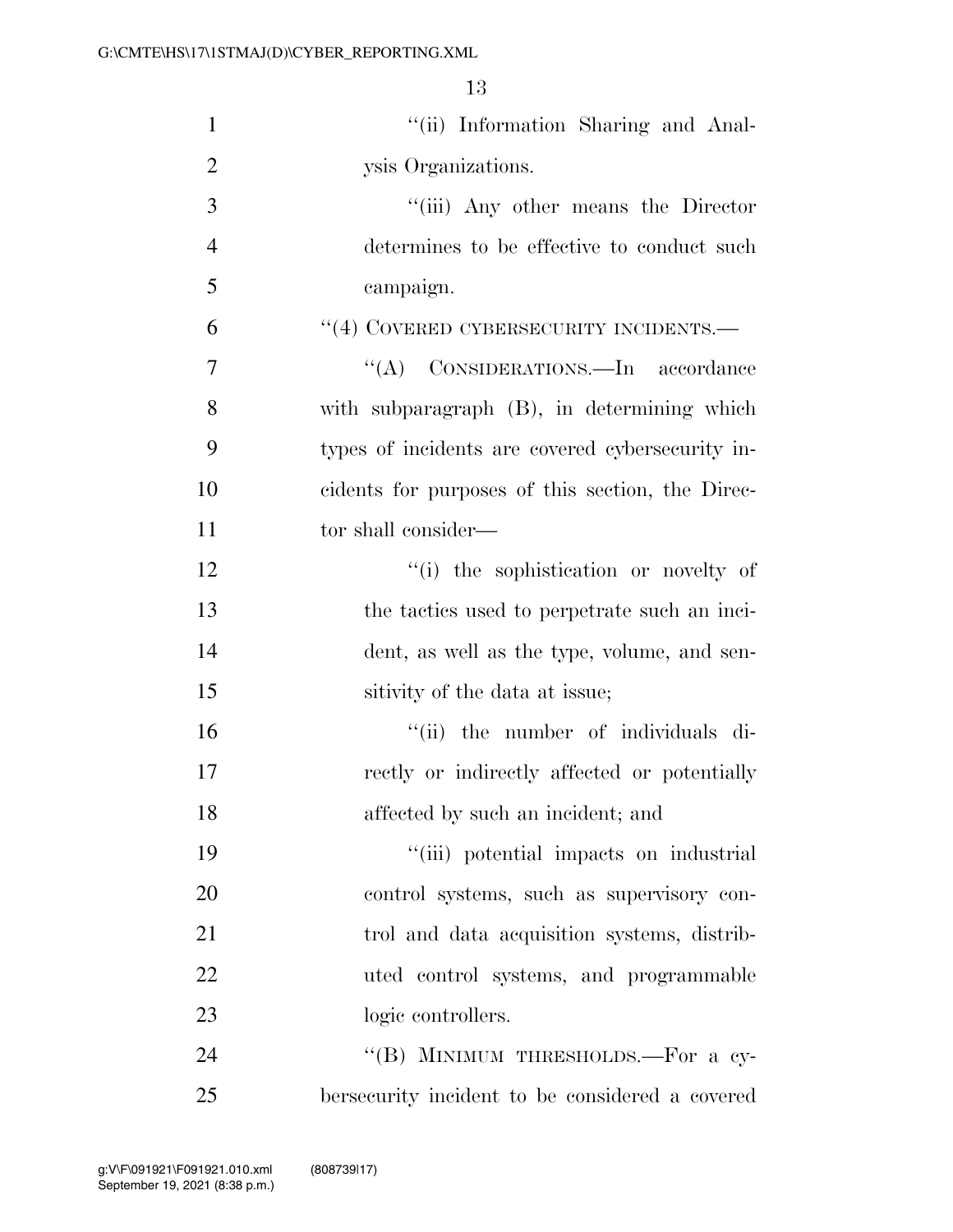cybersecurity incident a cybersecurity incident shall, at a minimum, include at least one of the following:  $''(i)$  Unauthorized access to an infor-

 mation system or network that leads to loss of confidentiality, integrity, or avail- ability of such information system or net- work, or has a serious impact on the safety and resiliency of operational systems and processes.

 $"$ (ii) Disruption of business or indus- trial operations due to a denial of service attack, a ransomware attack, or exploi- tation of a zero-day vulnerability, against—

16  $\text{``(I)}$  an information system or network; or

18 ''(II) an operational technology 19 system or process.

 $\frac{1}{20}$   $\frac{1}{20}$   $\frac{1}{20}$  Unauthorized access or disrup- tion of business or industrial operations due to loss of service facilitated through, or caused by a compromise of, a cloud service provider, managed service provider,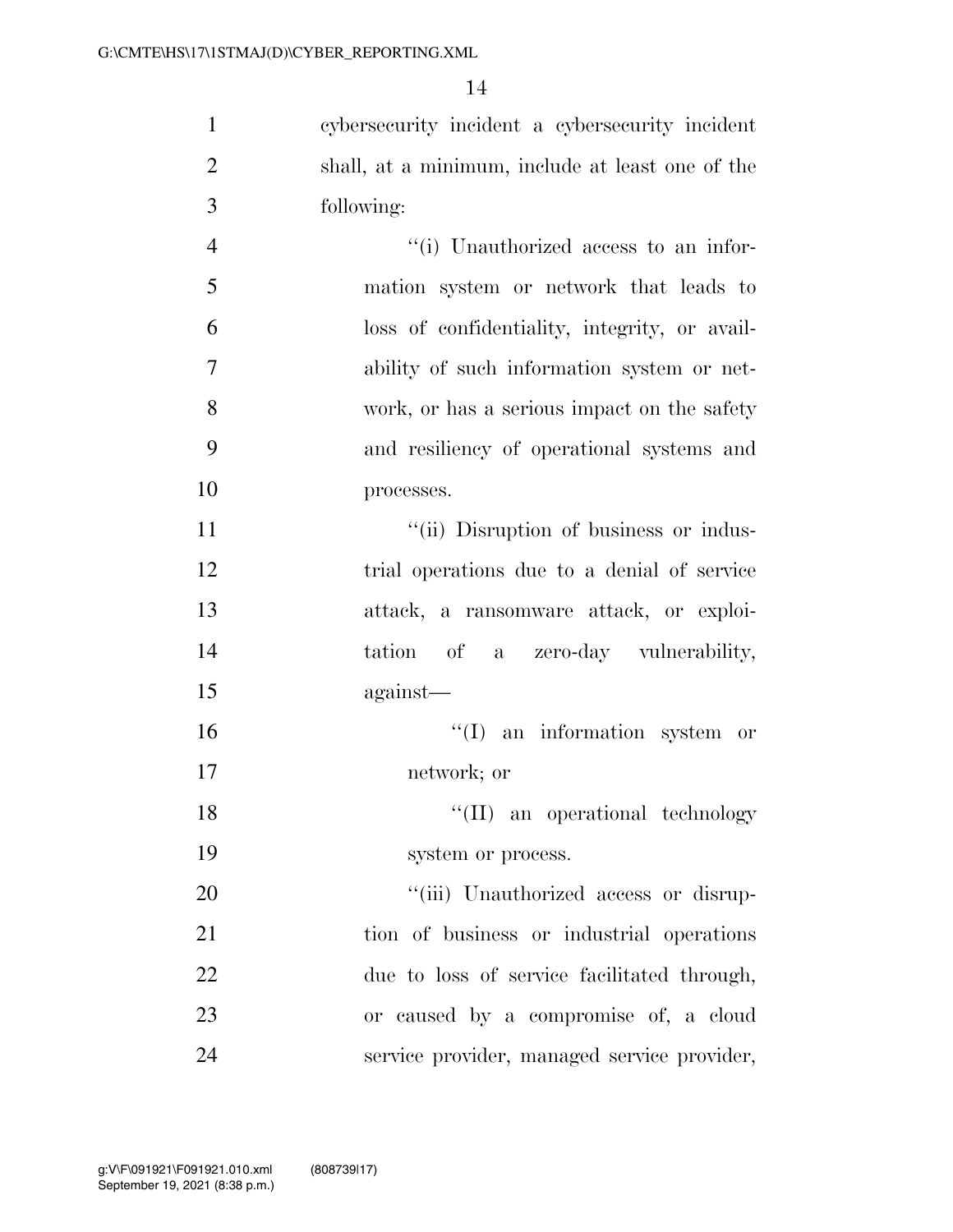|                | ŦΘ                                           |
|----------------|----------------------------------------------|
| 1              | other third-party data hosting provider, or  |
| $\overline{2}$ | supply chain attack.                         |
| 3              | $``(5)$ REPORTS.—                            |
| $\overline{4}$ | $\lq (A)$ TIMING.—                           |
| 5              | "(i) IN GENERAL.—The Director, in            |
| 6              | consultation with Sector Risk Management     |
| 7              | Agencies and the heads of other Federal      |
| 8              | departments and agencies, as appropriate,    |
| 9              | shall establish reporting timelines for cov- |
| 10             | ered entities to submit promptly to the Of-  |
| 11             | fice covered cybersecurity incident reports, |
| 12             | as the Director determines reasonable and    |
| 13             | appropriate based on relevant factors, such  |

- as the nature, severity, and complexity of the covered cybersecurity incident at issue and the time required for investigation, but in no case may the Director require report-18 ing by a covered entity earlier than 72 hours after confirmation that a covered cy-
- 21 ""(ii) CONSIDERATIONS.—In deter- mining reporting timelines under clause 23 (i), the Director shall—

20 bersecurity incident has occurred.

24 ''(I) consider any existing regu-latory reporting requirements, similar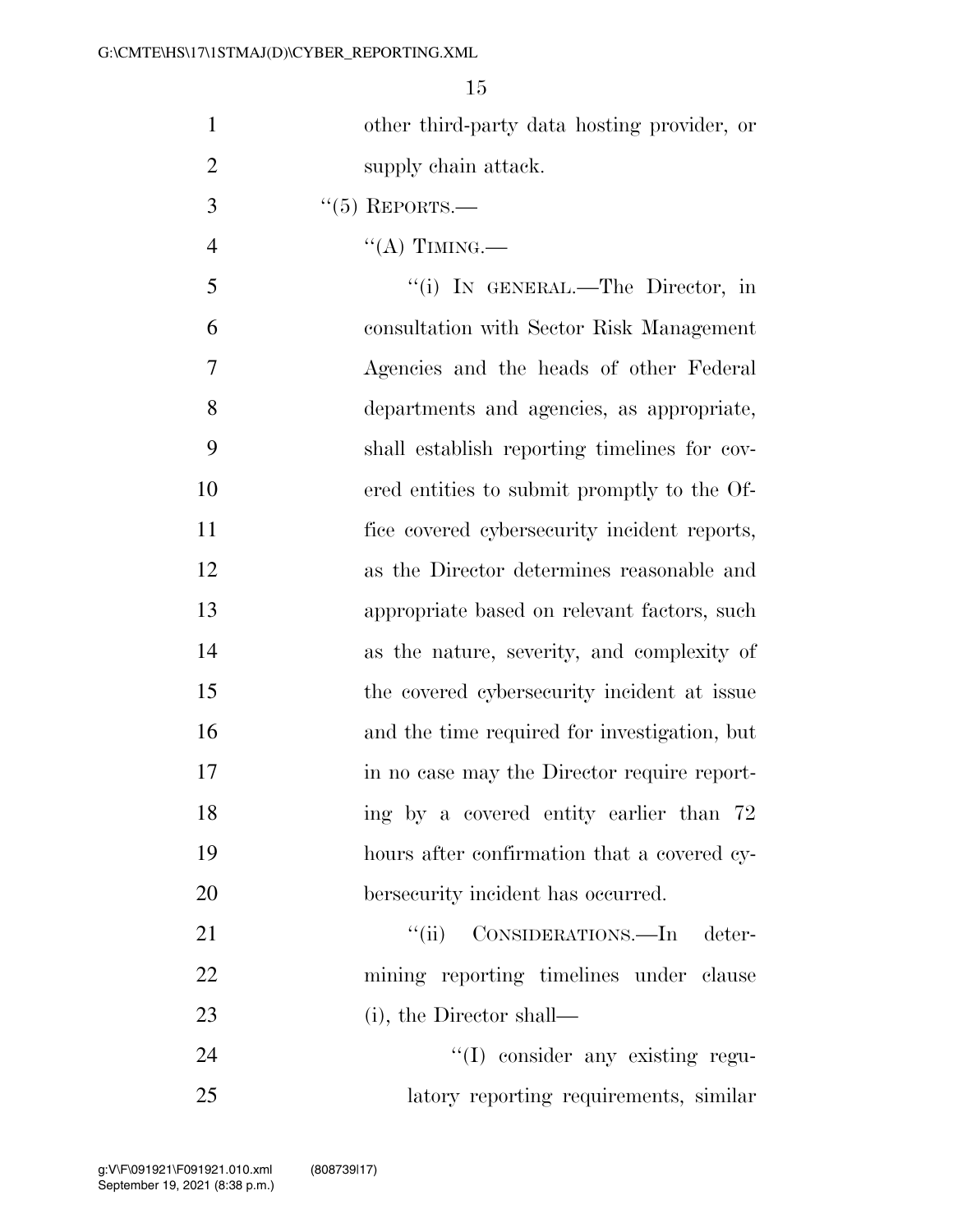| $\mathbf{1}$   | in scope purpose, and timing to the               |
|----------------|---------------------------------------------------|
| $\overline{2}$ | reporting requirements under this sec-            |
| 3              | tion, to which a covered entity may               |
| $\overline{4}$ | also be subject, and make efforts to              |
| 5              | harmonize the timing and contents of              |
| 6              | any such reports to the maximum ex-               |
| $\overline{7}$ | tent practicable; and                             |
| 8              | "(II) balance the Agency's need                   |
| 9              | for situational awareness with a cov-             |
| 10             | ered entity's ability to conduct inci-            |
| 11             | dent response and investigations.                 |
| 12             | "(B) THIRD PARTY REPORTING.—                      |
| 13             | "(i) IN GENERAL.—A covered entity                 |
| 14             | may submit a covered cybersecurity inci-          |
| 15             | dent report through a third party entity or       |
| 16             | Information Sharing and Analysis Organi-          |
| 17             | zation.                                           |
| 18             | "(ii) DUTY TO ENSURE<br>COMPLI-                   |
| 19             | ANCE.—Third party reporting under this            |
| 20             | subparagraph does not relieve a covered           |
| 21             | entity of the duty to ensure compliance           |
| 22             | with the requirements of this paragraph.          |
| 23             | "(C) SUPPLEMENTAL REPORTING.—A cov-               |
| 24             | ered entity shall submit promptly to the Office,  |
| 25             | until such date that such covered entity notifies |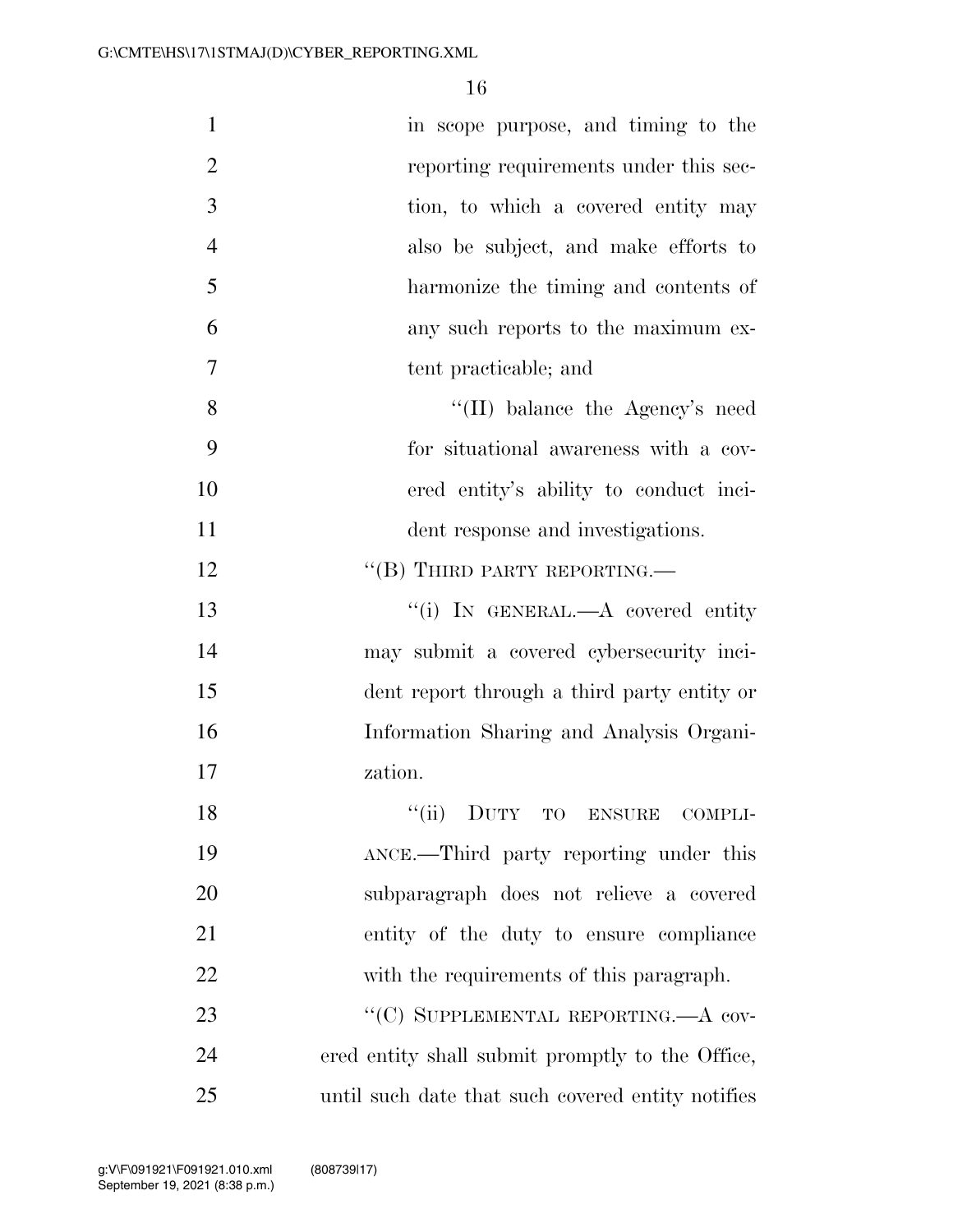1 the Office that the cybersecurity incident inves- tigation at issue has concluded and the associ- ated covered cybersecurity incident has been fully mitigated and resolved, periodic updates or supplements to a previously submitted covered cybersecurity incident report if new or different information becomes available that would other- wise have been required to have been included in such previously submitted report. In deter- mining reporting timelines, the Director may choose to establish a flexible, phased reporting timeline for covered entities to report informa- tion in a manner that aligns with investigative timelines and allows covered entities to prioritize incident response efforts over compli-ance.

 $\text{``(D)}$  CONTENTS.—Covered cybersecurity incident reports submitted pursuant to this sec- tion shall contain such information as the Di- rector prescribes, including the following infor- mation, to the extent applicable and available, with respect to a covered cybersecurity incident:

23  $\frac{1}{1}$  A description of the covered cy- bersecurity incident, including identifica-tion of the affected information systems,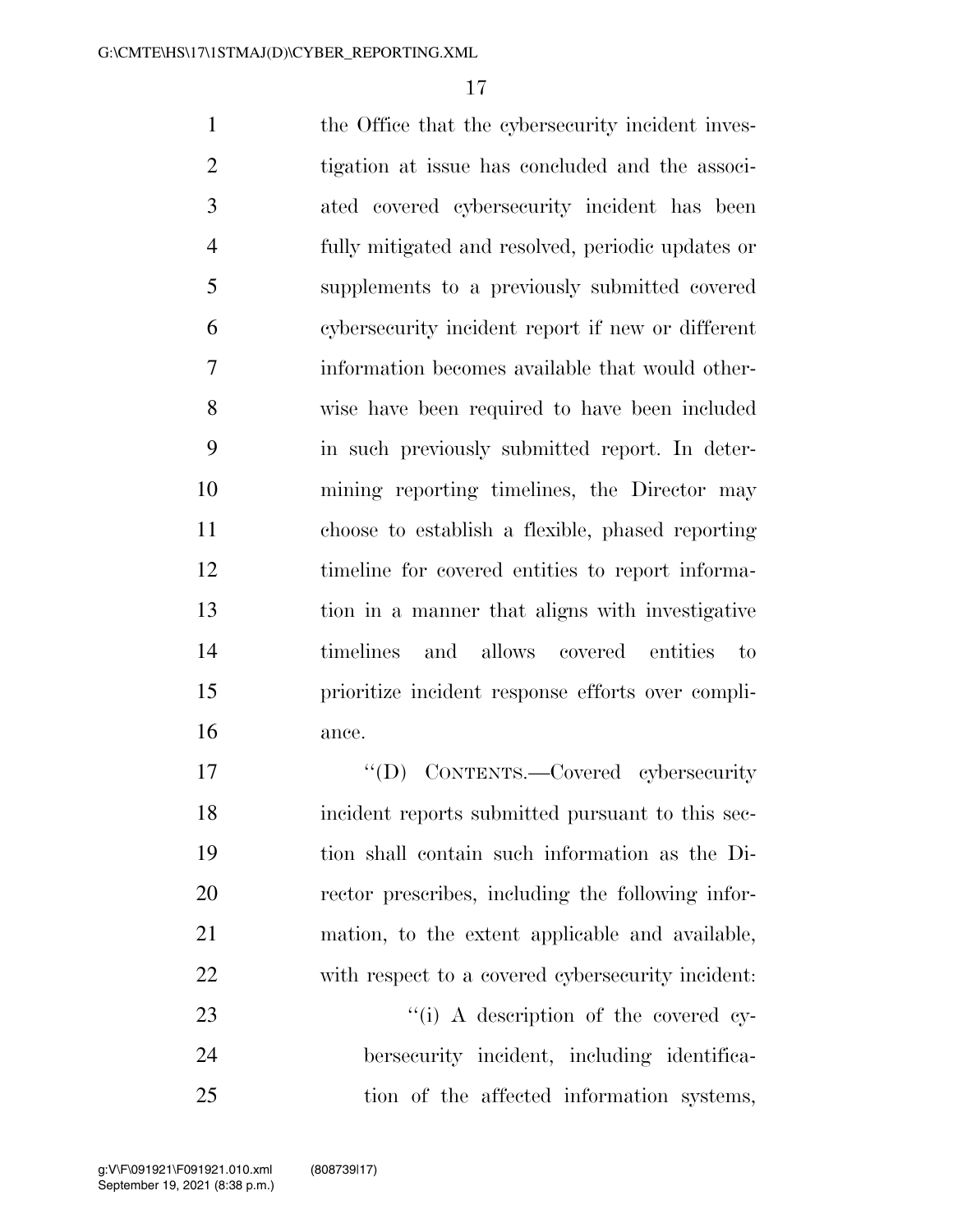| $\mathbf{1}$   | networks, or devices that were, or are rea-  |
|----------------|----------------------------------------------|
| $\overline{2}$ | sonably believed to have been, affected by   |
| 3              | such incident, and the estimated date        |
| $\overline{4}$ | range of such incident.                      |
| 5              | "(ii) Where applicable, a description        |
| 6              | of the vulnerabilities exploited and the se- |
| 7              | curity defenses that were in place, as well  |
| 8              | as the tactics, techniques, and procedures   |
| 9              | relevant to such incident.                   |
| 10             | "(iii) Where applicable, any identi-         |
| 11             | fying information related to the actor rea-  |
| 12             | sonably believed to be responsible for such  |
| 13             | incident.                                    |
| 14             | "(iv) Where applicable, identification       |
| 15             | of the category or categories of information |
| 16             | that was, or is reasonably believed to have  |
| 17             | been, accessed or acquired by an unauthor-   |
| 18             | ized person.                                 |
| 19             | $f'(v)$ Contact information, such as         |
| 20             | telephone number or electronic mail ad-      |
| 21             | dress, that the Office may use to contact    |
| 22             | the covered entity or, where applicable, an  |
| 23             | authorized agent of such covered entity, or, |
| 24             | where applicable, the service provider, act- |
| 25             | ing with the express permission, and at the  |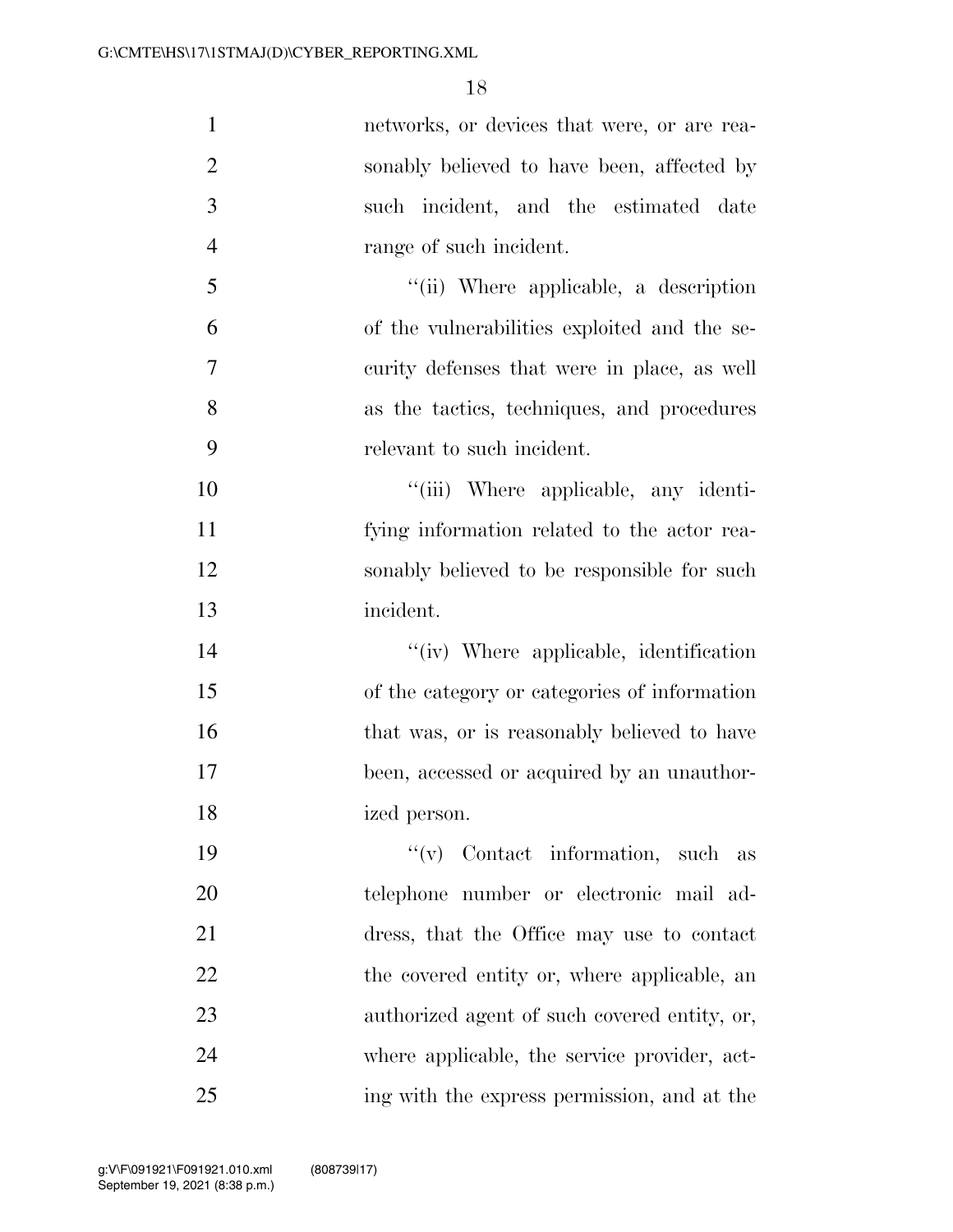| direction, of such covered entity, to assist |
|----------------------------------------------|
| with compliance with the requirements of     |
| this section.                                |

 ''(6) RESPONSIBILITIES OF COVERED ENTI- TIES.—Covered entities that experience a covered cy- bersecurity incident shall coordinate with the Office to the extent necessary to comply with this section, and, to the extent practicable, cooperate with the Of- fice in a manner that supports enhancing the Agen- cy's situational awareness of cybersecurity threats across critical infrastructure sectors.

12 "(7) HARMONIZING REPORTING REQUIRE- MENTS.—In establishing the reporting requirements and procedures under paragraph (1), the Director shall, to the maximum extent practicable—

 $\langle A \rangle$  review existing regulatory require- ments, including the information required in such reports, to report cybersecurity incidents that may apply to covered entities, and ensure 20 that any such reporting requirements and pro- cedures avoid conflicting, duplicative, or bur-densome requirements; and

23 "'(B) coordinate with other regulatory au- thorities that receive reports relating to cyberse-curity incidents to identify opportunities to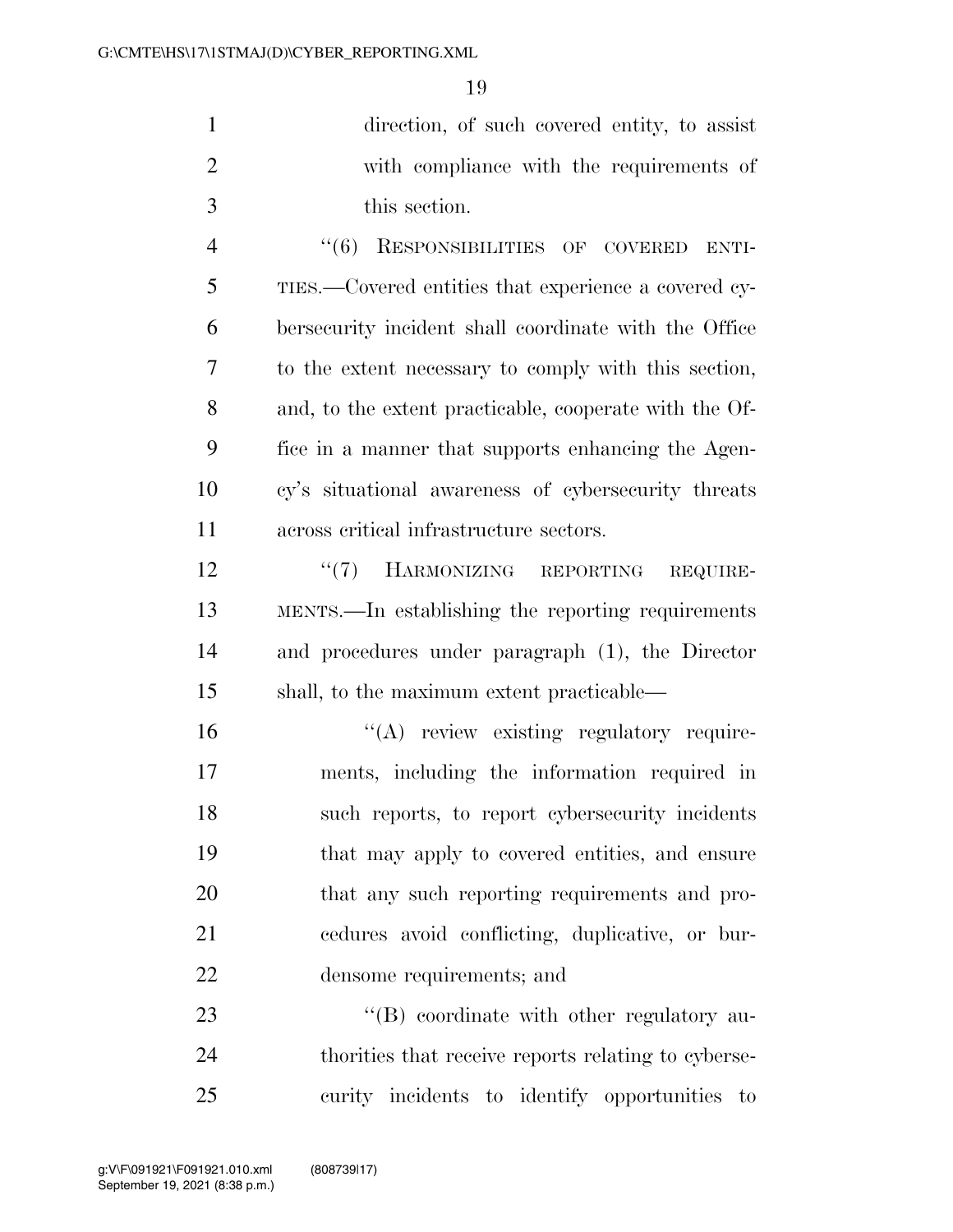streamline reporting processes, and where fea- sible, enter into agreements with such authori- ties to permit the sharing of such reports with the Office, consistent with applicable law and policy, without impacting the Office's ability to gain timely situational awareness of a covered cybersecurity incident or significant cyber inci- dent. 9 "(e) DISCLOSURE, RETENTION, AND USE OF INCI-

DENT REPORTS.—

11 "(1) AUTHORIZED ACTIVITIES. No informa- tion provided to the Office in accordance with sub- sections (d) or (h) may be disclosed to, retained by, or used by any Federal department or agency, or any component, officer, employee, or agent of the Federal Government, except if the Director deter- mines such disclosure, retention, or use is necessary for—

- 19  $((A)$  a cybersecurity purpose;
- 20  $''(B)$  the purpose of identifying—
- 21 ''(i) a cybersecurity threat, including
- 22 the source of such threat; or
- 23  $\frac{1}{1}$  a security vulnerability;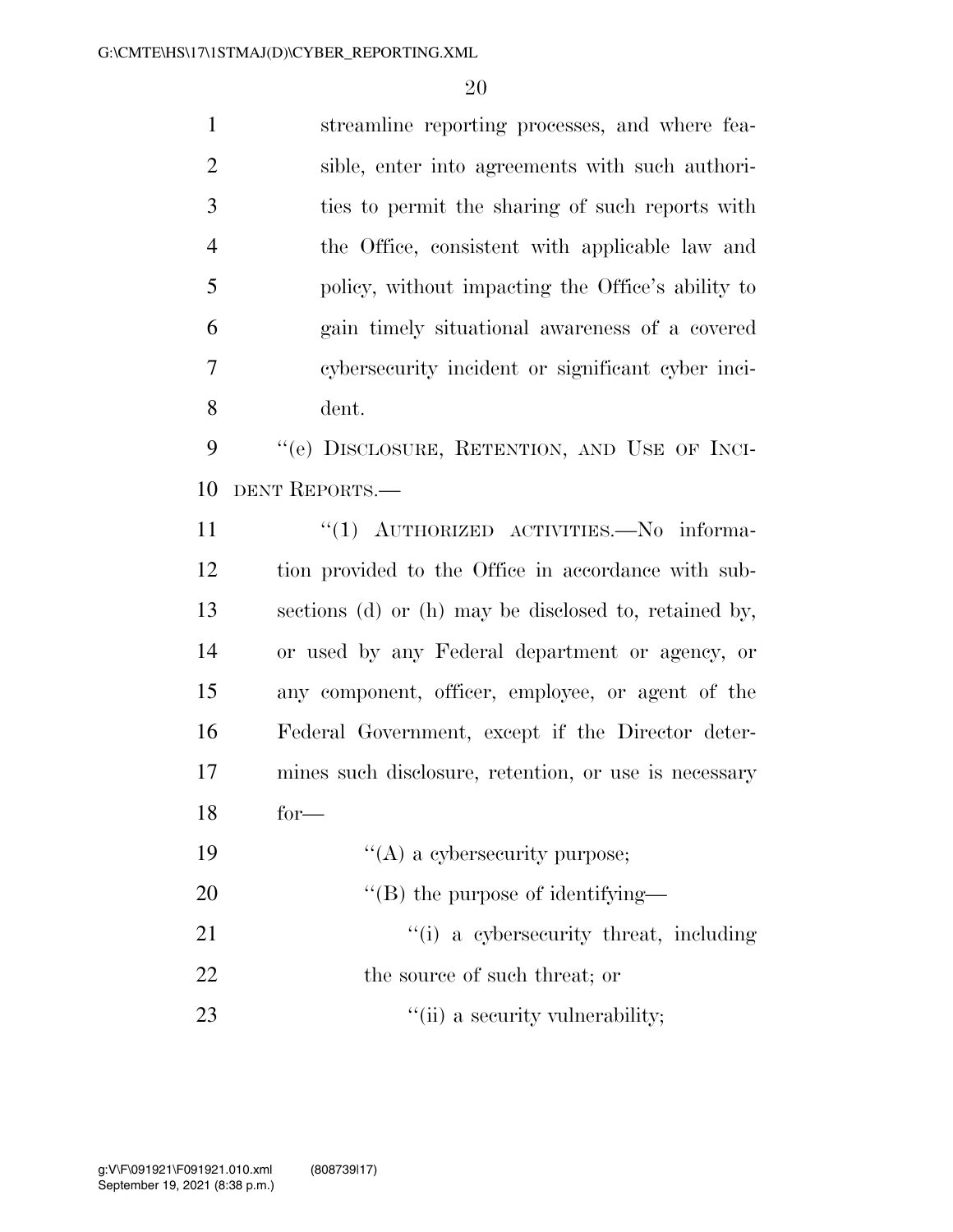| $\mathbf{1}$   | $\lq\lq$ (C) the purpose of responding to, or oth-    |
|----------------|-------------------------------------------------------|
| $\overline{2}$ | erwise preventing, or mitigating a specific           |
| 3              | threat of-                                            |
| $\overline{4}$ | $``(i)$ death;                                        |
| 5              | "(ii) serious bodily harm; or                         |
| 6              | "(iii) serious economic harm, includ-                 |
| 7              | ing a terrorist act or a use of a weapon of           |
| 8              | mass destruction;                                     |
| 9              | $\lq\lq$ the purpose of responding to, inves-         |
| 10             | tigating, prosecuting, or otherwise preventing or     |
| 11             | mitigating a serious threat to a minor, includ-       |
| 12             | ing sexual exploitation or threats to physical        |
| 13             | safety; or                                            |
| 14             | $\lq\lq(E)$ the purpose of preventing, inves-         |
| 15             | tigating, disrupting, or prosecuting an offense       |
| 16             | related to a threat—                                  |
| 17             | $\lq\lq$ described in subparagraphs $(B)$             |
| 18             | through $(D)$ ; or                                    |
| 19             | ``(ii)<br>specified<br>$\operatorname{in}$<br>section |
| 20             | $105(d)(5)(A)(v)$ of the Cybersecurity Act            |
| 21             | of 2015 (enacted as division N of the Con-            |
| 22             | solidated Appropriations Act, 2016 (Public            |
| 23             | 6<br>$114 - 113;$<br>U.S.C.<br>Law                    |
| 24             | $1504(d)(5)(A)(v))$ .                                 |
| 25             | $``(2)$ EXCEPTIONS.—                                  |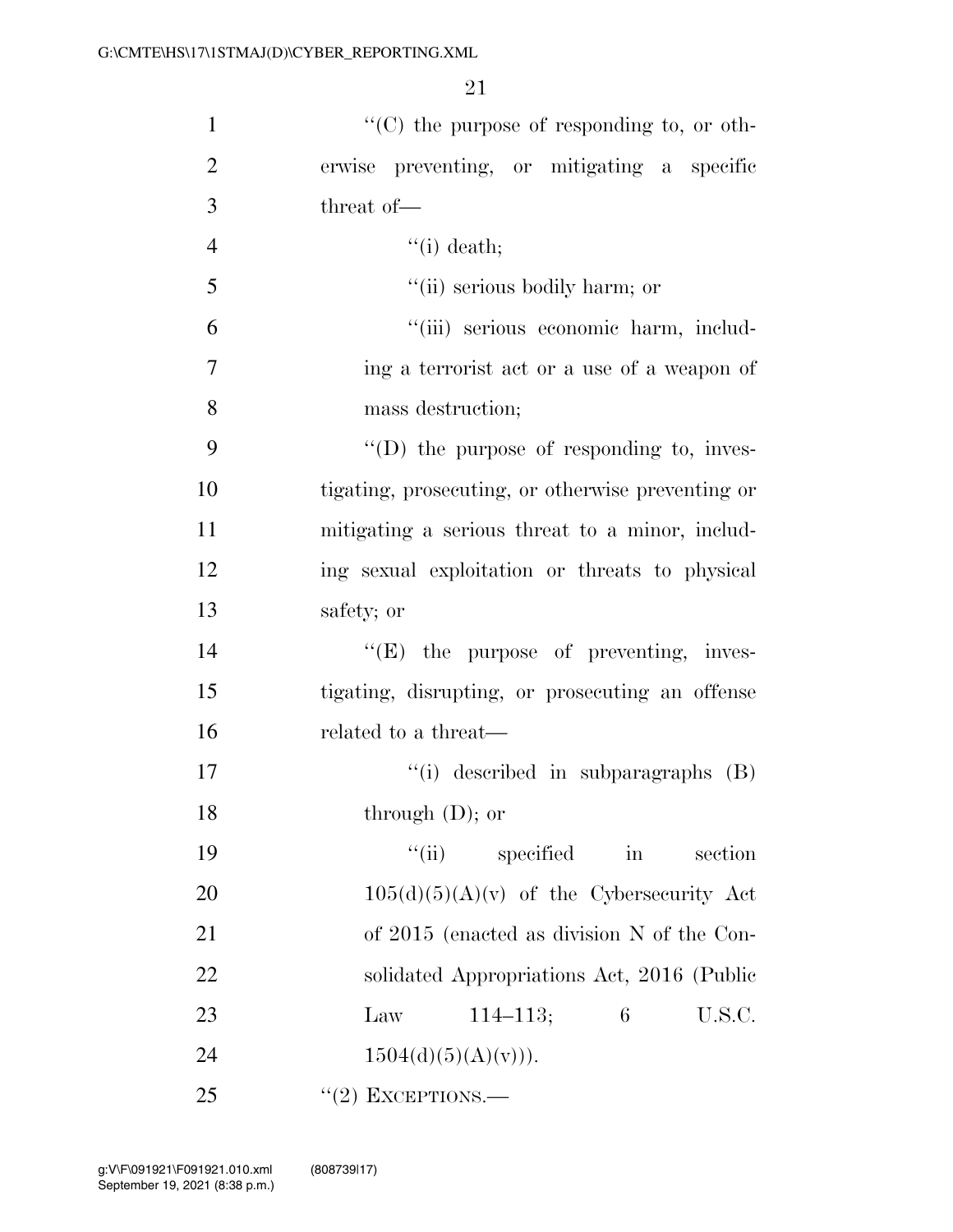1 "(A) RAPID, CONFIDENTIAL, BI-DIREC- TIONAL SHARING OF CYBER THREAT INDICA- TORS.—Upon receiving a covered cybersecurity incident report submitted pursuant to this sec- tion, the Office shall immediately review such report to determine whether the incident that is the subject of such report is connected to an ongoing cybersecurity threat or security vulner- ability and where applicable, use such report to identify, develop, and rapidly disseminate to ap- propriate stakeholders actionable, anonymized cyber threat indicators and defensive measures.

13 "(B) PRINCIPLES FOR SHARING SECURITY VULNERABILITIES.—With respect to informa- tion in a covered cybersecurity incident report regarding a security vulnerability referred to in 17 paragraph  $(1)(B)(ii)$ , the Director shall develop principles that govern the timing and manner in which information relating to security vulnerabilities may be shared, consistent with common industry best practices and United States and international standards.

23 "(3) PRIVACY AND CIVIL LIBERTIES.—Informa- tion contained in reports submitted to the Office pursuant to subsections (d) and (h) shall be re-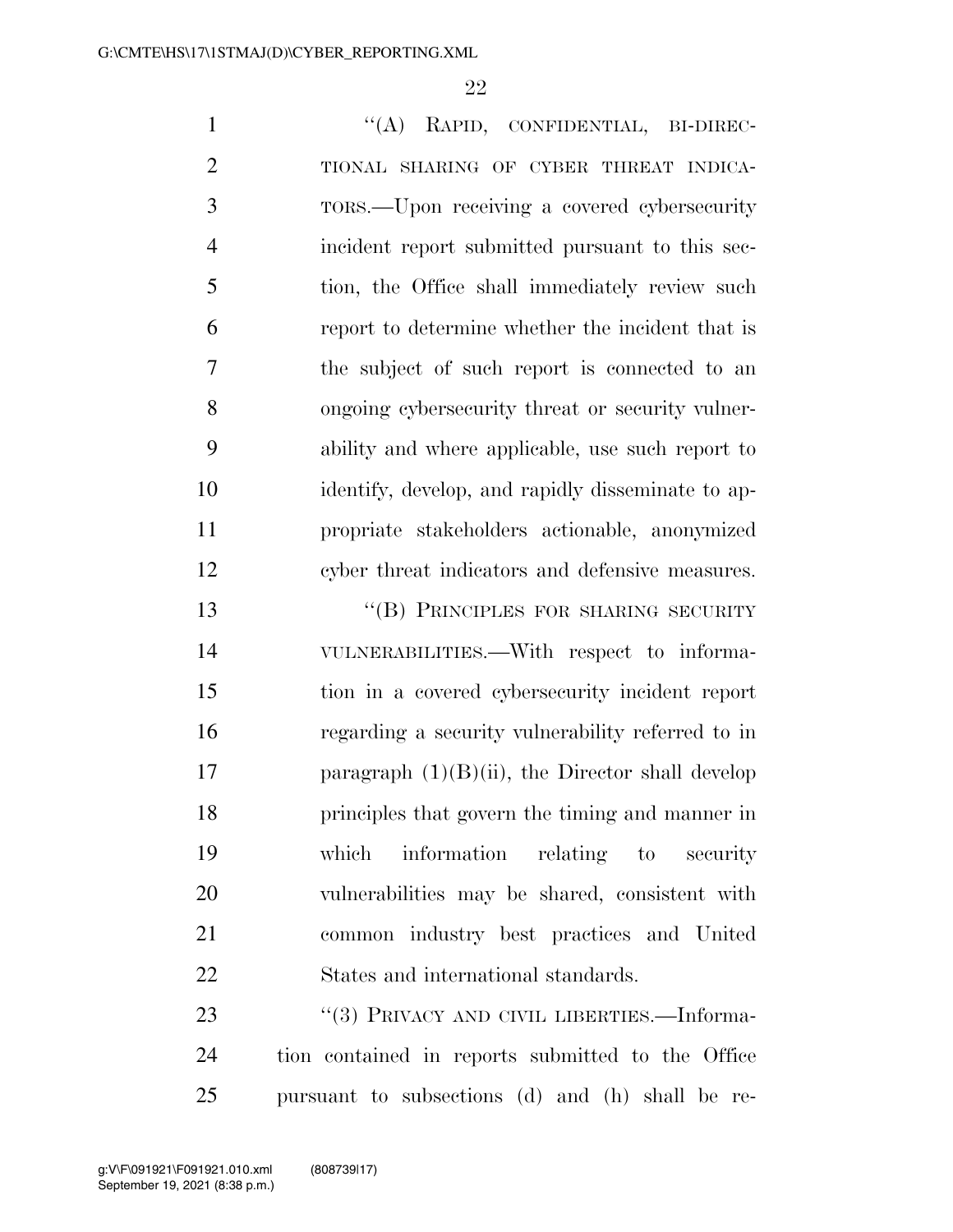| $\mathbf{1}$   | tained, used, and disseminated, where permissible    |
|----------------|------------------------------------------------------|
| $\overline{2}$ | and appropriate, by the Federal Government in a      |
| 3              | manner consistent with processes for the protection  |
| $\overline{4}$ | of personal information adopted pursuant to section  |
| 5              | 105 of the Cybersecurity Act of 2015 (enacted as di- |
| 6              | vision N of the Consolidated Appropriations Act,     |
| 7              | 2016 (Public Law 114–113; 6 U.S.C. 1504)).           |
| 8              | "(4) PROHIBITION ON USE OF INFORMATION IN            |
| 9              | REGULATORY ACTIONS.                                  |
| 10             | "(A) IN GENERAL.—Information contained               |
| 11             | in reports submitted to the Office pursuant to       |
| 12             | subsections (d) and (h) may not be used by any       |
| 13             | Federal, State, Tribal, or local government to       |
| 14             | regulate, including through an enforcement ac-       |
| 15             | tion, the lawful activities of any non-Federal en-   |
| 16             | tity.                                                |
| 17             | "(B) EXCEPTION.—A report submitted to                |
| 18             | the Agency pursuant to subsection (d) or (h)         |
| 19             | may, consistent with Federal or State regu-          |
| 20             | latory authority specifically relating to the pre-   |
| 21             | vention and mitigation of cybersecurity threats      |
| 22             | to information systems, inform the development       |
| 23             | or implementation of regulations relating to         |
| 24             | such systems.                                        |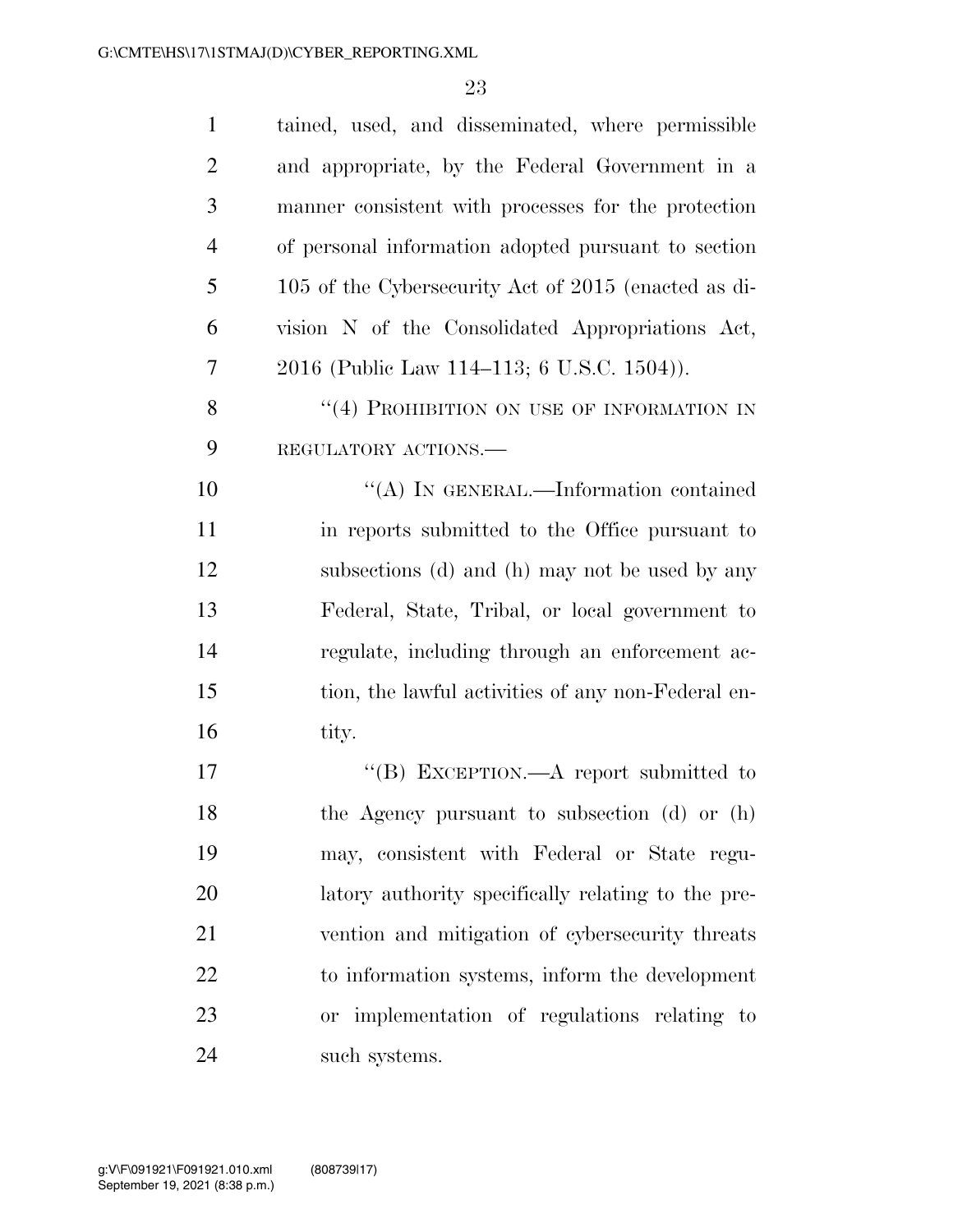''(f) PROTECTIONS FOR REPORTING ENTITIES AND INFORMATION.—Reports describing covered cybersecurity incidents submitted to the Office by covered entities in ac- cordance with subsection (d), as well as voluntarily-sub- mitted cybersecurity incident reports submitted to the Of-fice pursuant to subsection (h), shall be—

 $\frac{1}{1}$  entitled to the protections against liability described in section 106 of the Cybersecurity Act of 2015 (enacted as division N of the Consolidated Ap- propriations Act, 2016 (Public Law 114–113; 6 U.S.C. 1505));

12 ''(2) exempt from disclosure under section 552 of title 5, United States Code, as well as any provi- sion of State, Tribal, or local freedom of information law, open government law, open meetings law, open records law, sunshine law, or similar law requiring disclosure of information or records; and

18 ''(3) considered the commercial, financial, and proprietary information of the covered entity when so designated by the covered entity.

 ''(g) NONCOMPLIANCE WITH REQUIRED REPORT-ING.—

23 "(1) PURPOSE.—In the event a covered entity experiences a cybersecurity incident but does not comply with the reporting requirements under this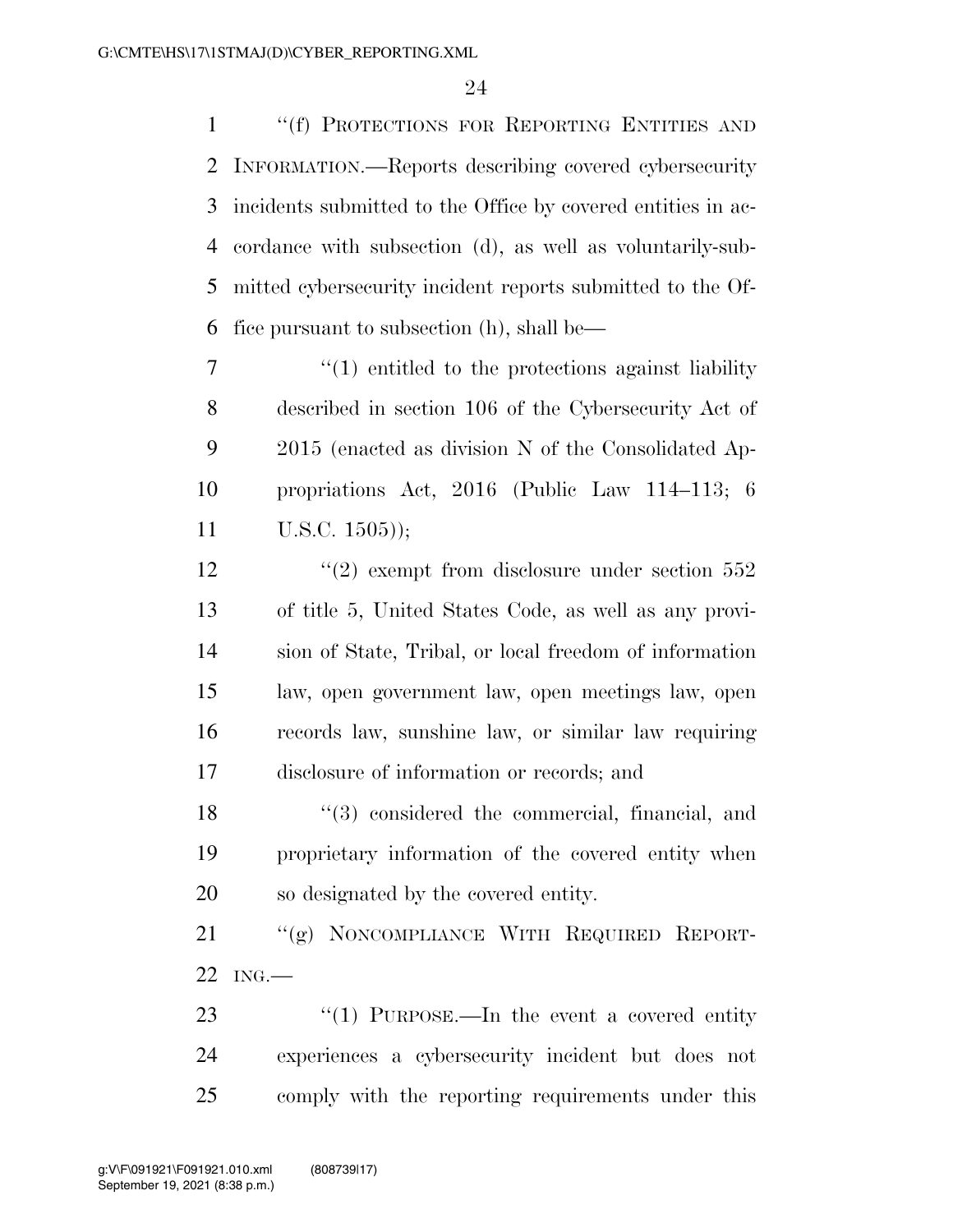section, the Director may obtain information about such incident by engaging directly such covered enti- ty in accordance with paragraph (2) to request in- formation about such incident, or, if the Director is unable to obtain such information through such en- gagement, by issuing a subpoena to such covered en- tity, subject to paragraph (3), to gather information sufficient to determine whether such incident is a covered cybersecurity incident, and if so, whether ad- ditional action is warranted pursuant to paragraph 11  $(4)$ .

**''(2) INITIAL REQUEST FOR INFORMATION.—** 

13 "(A) IN GENERAL.—If the Director has reason to believe, whether through public re- porting, intelligence gathering, or other infor- mation in the Federal Government's possession, that a covered entity has experienced a cyberse- curity incident that may be a covered cyberse- curity incident but did not submit pursuant to subsection (d) to the Office a covered cyberse- curity incident report relating thereto, the Di- rector may request information from such cov- ered entity to confirm whether the cybersecurity incident at issue is a covered cybersecurity inci-dent, and determine whether further examina-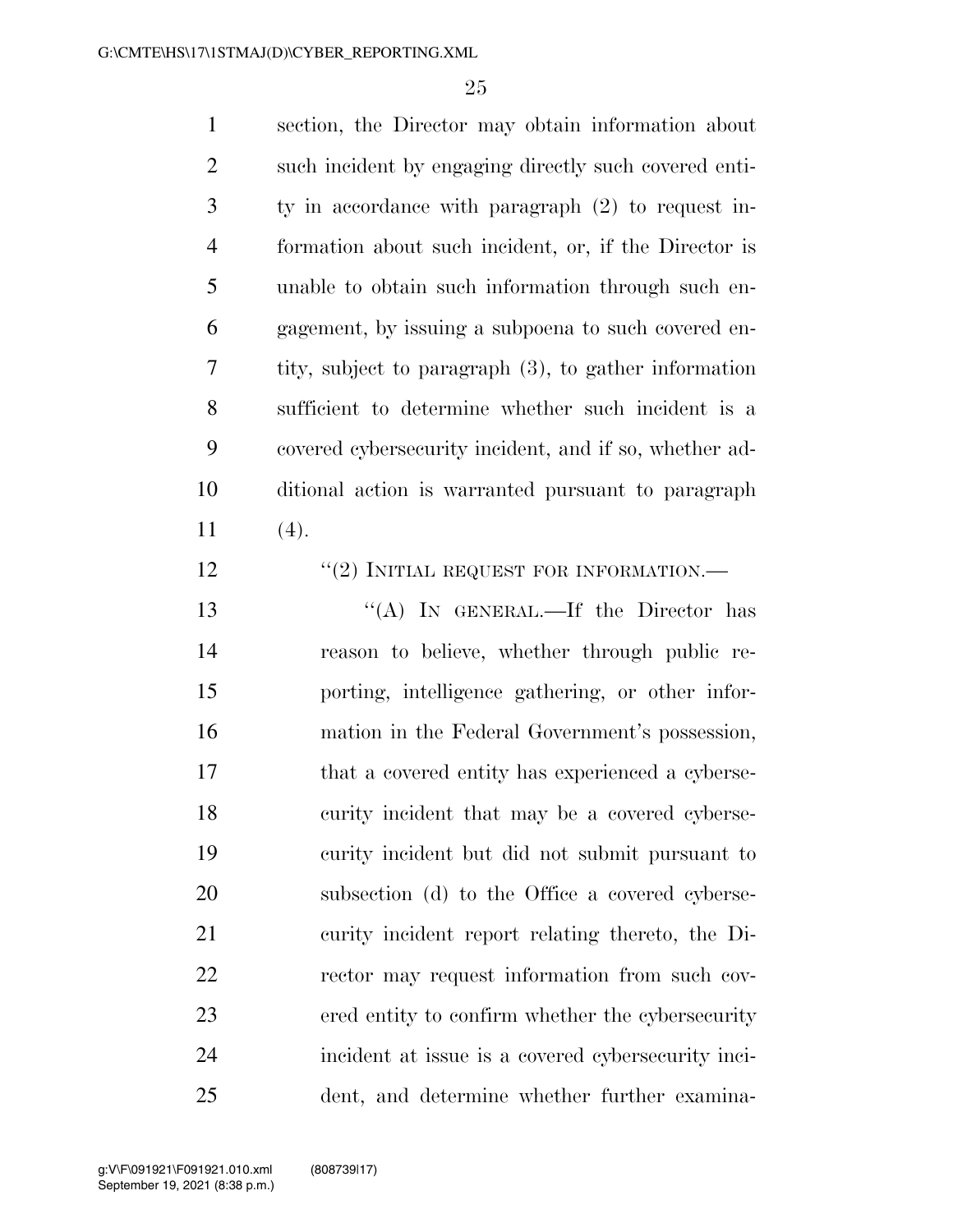| $\mathbf{1}$   | tion into the details surrounding such incident     |
|----------------|-----------------------------------------------------|
| $\overline{2}$ | are warranted pursuant to paragraph (4).            |
| 3              | "(B) TREATMENT.—Information provided                |
| $\overline{4}$ | to the Office in response to a request under        |
| 5              | subparagraph $(A)$ shall be treated as if such in-  |
| 6              | formation was submitted pursuant to the re-         |
| 7              | porting procedures established in accordance        |
| 8              | with subsection (d).                                |
| 9              | "(3) AUTHORITY TO ISSUE SUBPOENAS.-                 |
| 10             | "(A) IN GENERAL.—If, after the date that            |
| 11             | is seven days from the date on which the Direc-     |
| 12             | tor made a request for information in para-         |
| 13             | graph $(2)$ , the Director has received no re-      |
| 14             | sponse from the entity from which such infor-       |
| 15             | mation was requested, or received an inad-          |
| 16             | equate response, the Director may issue to such     |
| 17             | entity a subpoena to compel disclosure of infor-    |
| 18             | mation the Director considers necessary to de-      |
| 19             | termine whether a covered cybersecurity inci-       |
| 20             | dent has occurred and assess potential impacts      |
| 21             | to national security, economic security, or pub-    |
| 22             | lic health and safety, determine whether further    |
| 23             | examination into the details surrounding such       |
| 24             | incident are warranted pursuant to paragraph        |
| 25             | $(4)$ , and if so, compel disclosure of such infor- |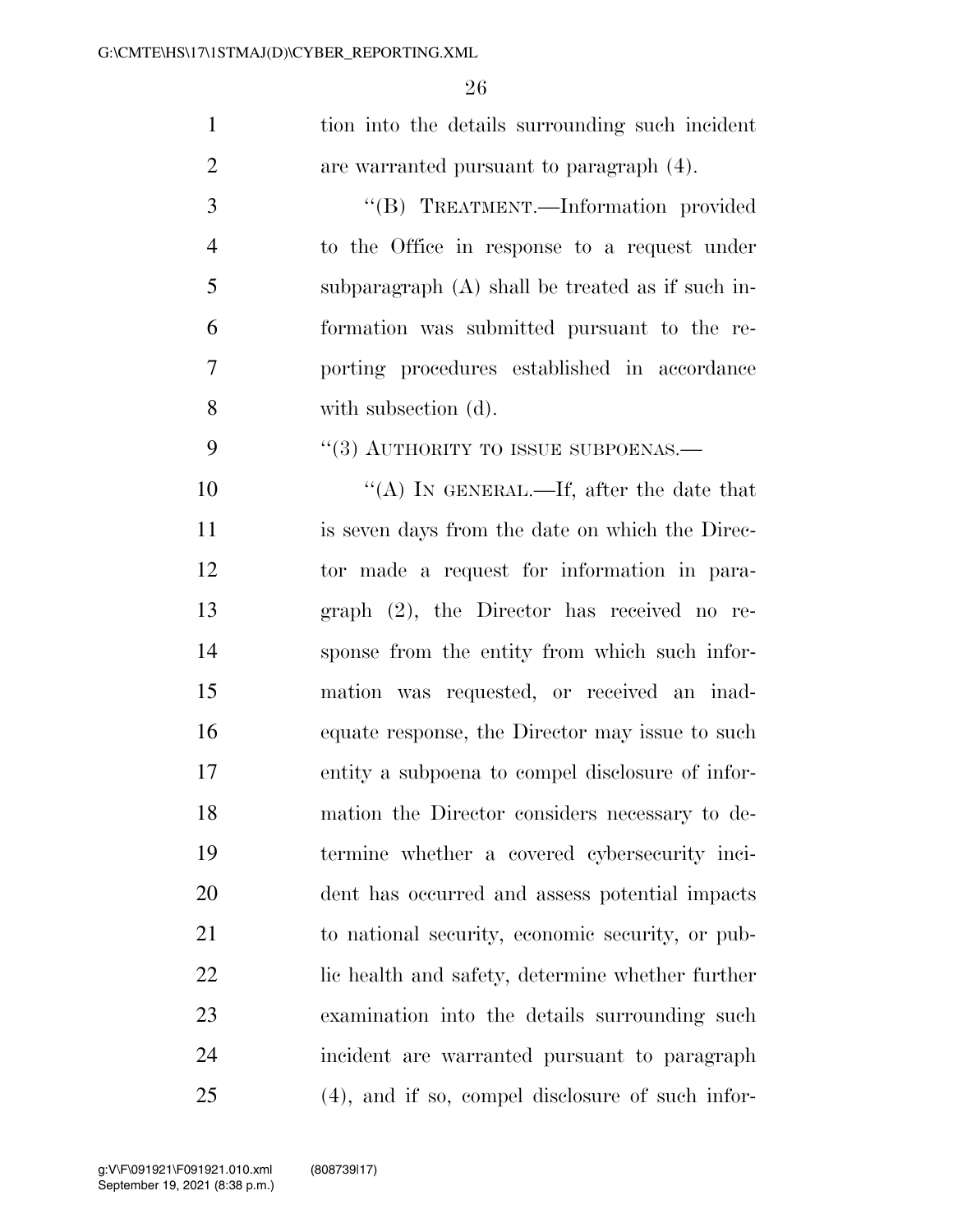mation as is necessary to carry out activities described in subsection (c).

 ''(B) CIVIL ACTION.—If a covered entity does not comply with a subpoena, the Director may bring a civil action in a district court of the United States to enforce such subpoena. An action under this paragraph may be brought in the judicial district in which the entity against which the action is brought resides, is found, or does business. The court may punish a failure to obey an order of the court to comply with the subpoena as a contempt of court.

13 "'(C) NON-APPLICABILITY OF PROTEC- TIONS.—The protections described in subsection (f) do not apply to a covered entity that is the recipient of a subpoena under this paragraph (3).

18 "(4) ADDITIONAL ACTIONS.

19 "(A) EXAMINATION.—If, based on the in- formation provided in response to a subpoena issued pursuant to paragraph (3), the Director determines that the cybersecurity incident at issue is a significant cyber incident, or is part of a group of related cybersecurity incidents that together satisfy the definition of a signifi-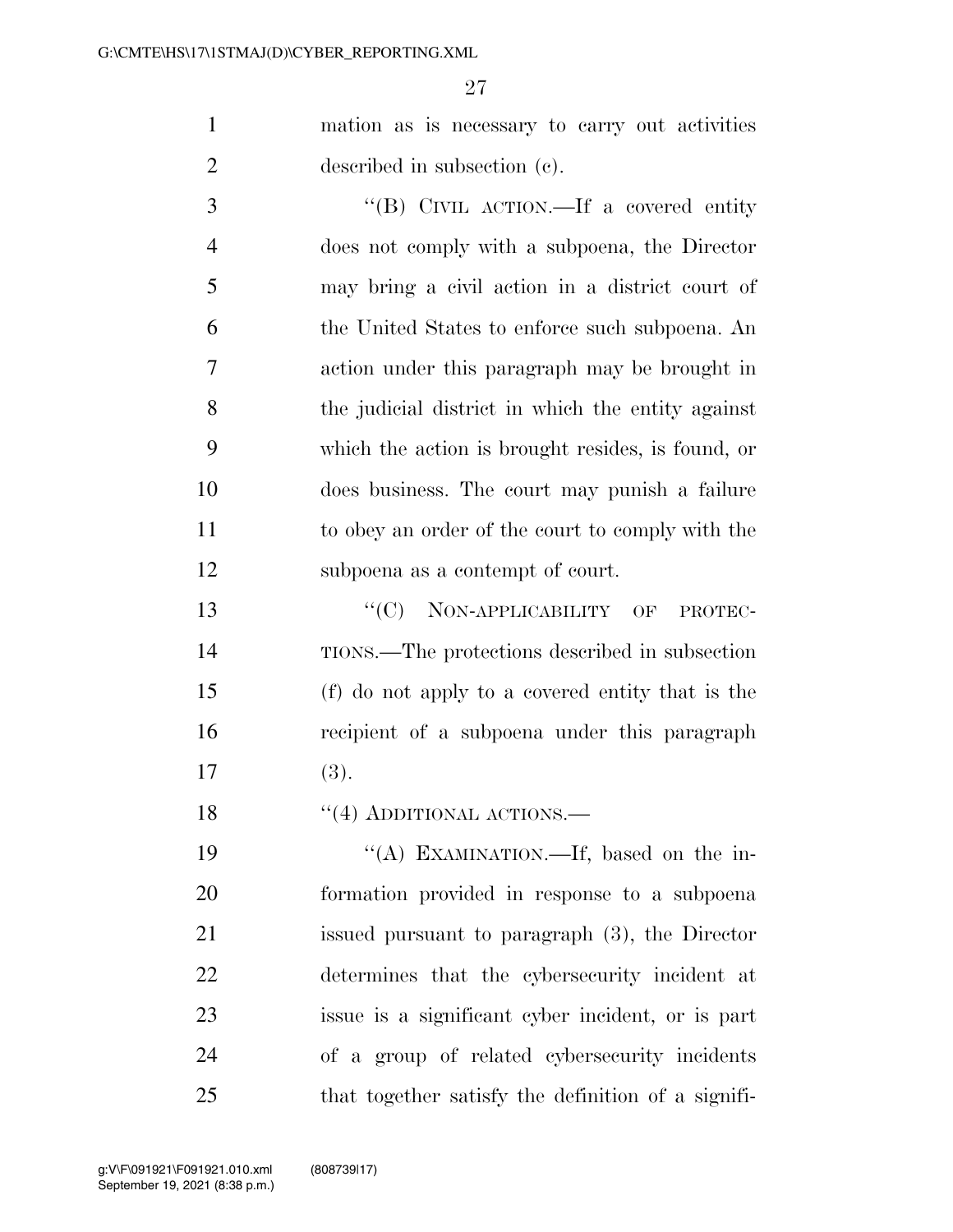cant cyber incident, and a more thorough exam- ination of the details surrounding such incident is warranted in order to carry out activities de- scribed in subsection (c), the Director may di- rect the Office to conduct an examination of such incident in order to enhance the Agency's situational awareness of cybersecurity threats across critical infrastructure sectors, in a man- ner consistent with privacy and civil liberties protections under applicable law. 11 "
(B) PROVISION OF CERTAIN INFORMA-

12 TION TO ATTORNEY GENERAL.—Notwith- standing subsection (e)(4) and paragraph (2)(B), if the Director determines, based on the information provided in response to a subpoena issued pursuant to paragraph (3) or identified 17 in the course of an examination under subpara- graph (A), that the facts relating to the cyber- security incident at issue may constitute grounds for a regulatory enforcement action or criminal prosecution, the Director may provide such information to the Attorney General or the appropriate regulator, who may use such infor- mation for a regulatory enforcement action or criminal prosecution.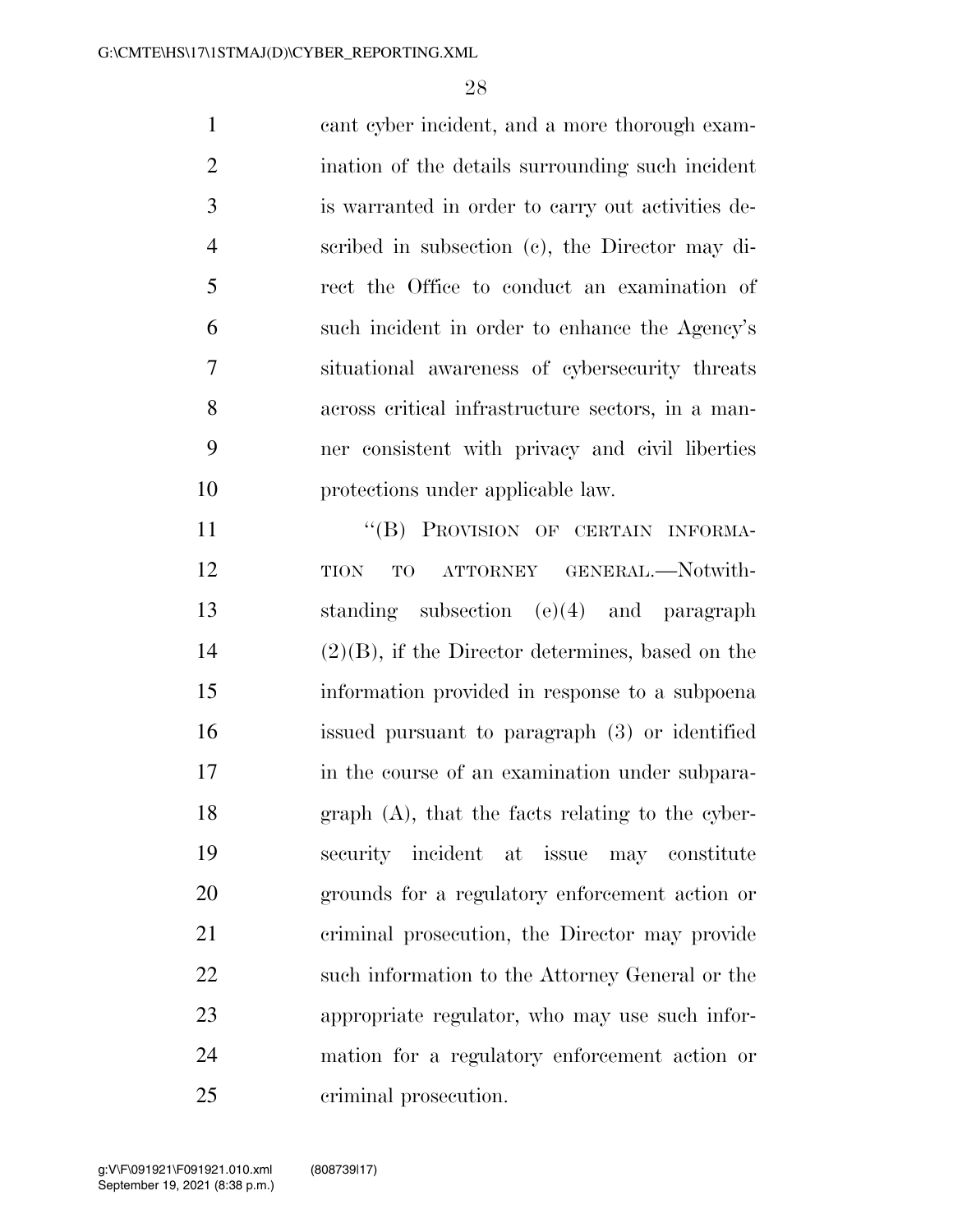''(h) VOLUNTARY REPORTING OF CYBER INCI- DENTS.—The Agency shall receive cybersecurity incident reports submitted voluntarily by entities that are not cov- ered entities, or concerning cybersecurity incidents that do not satisfy the definition of covered cybersecurity incidents but may nevertheless enhance the Agency's situational awareness of cybersecurity threats across critical infra- structure sectors. The protections under this section appli- cable to covered cybersecurity incident reports shall apply in the same manner and to the same extent to voluntarily- submitted cybersecurity incident reports under this sub-section.

 ''(i) NOTIFICATION TO IMPACTED COVERED ENTI- TIES.—If the Director receives information regarding a cybersecurity incident impacting a Federal agency relating to unauthorized access to data provided to such Federal agency by a covered entity, and with respect to which such incident is likely to undermine the security of such covered entity or cause operational or reputational damage to such covered entity, the Director shall, to the extent prac- ticable, notify such covered entity and provide to such cov- ered entity such information regarding such incident as is necessary to enable such covered entity to address any such security risk or operational or reputational damage arising from such incident.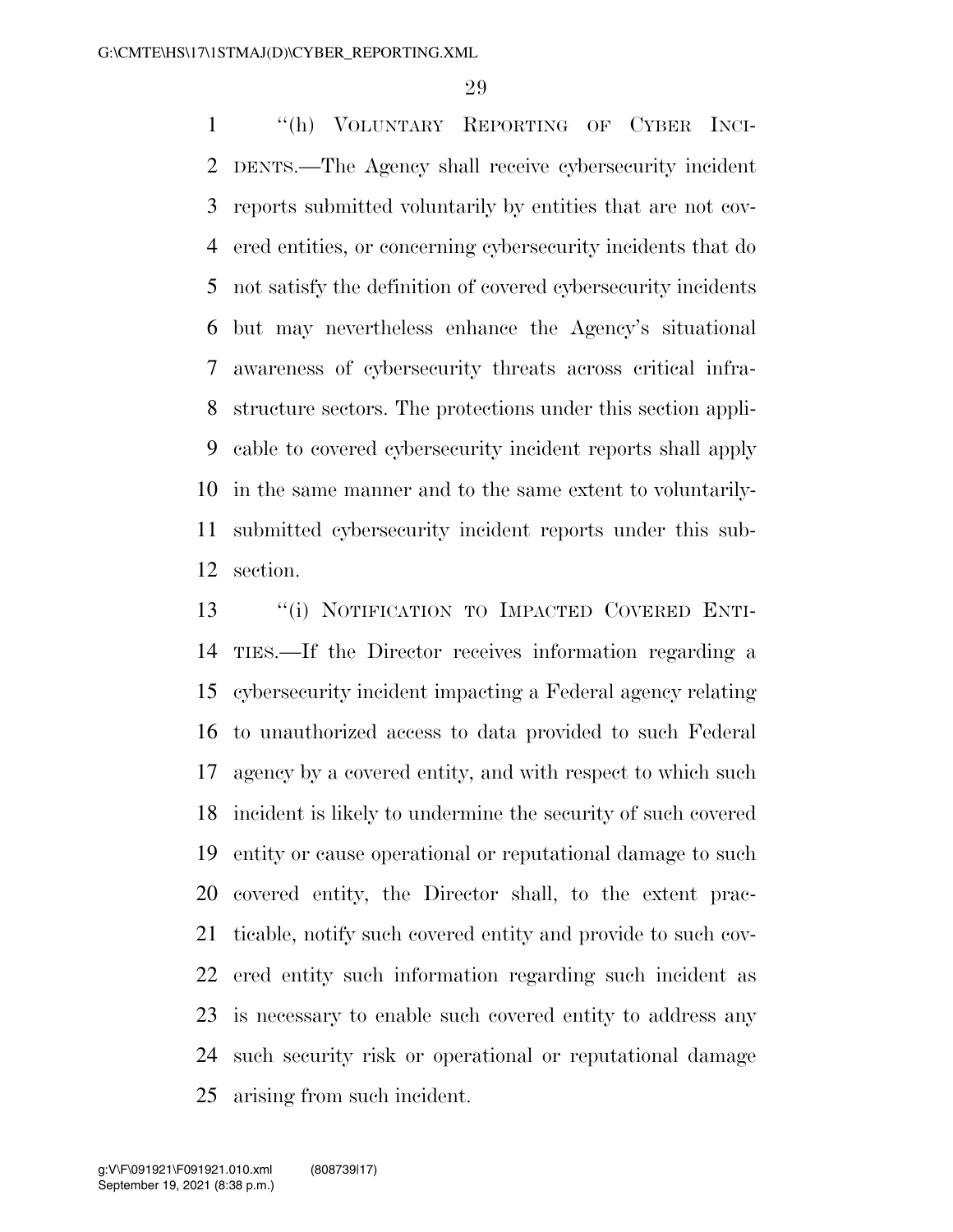''(j) EXEMPTION.—Subchapter I of chapter 35 of title 44, United States Code, does not apply to any action to carry out this section.

 ''(k) SAVING PROVISION.—Nothing in this section may be construed as modifying, superseding, or otherwise affecting in any manner any regulatory authority held by a Federal department or agency, including Sector Risk Management Agencies, existing on the day before the date of the enactment of this section, or any existing regulatory requirements or obligations that apply to covered enti-ties.''.

(b) REPORTS.—

 (1) ON STAKEHOLDER ENGAGEMENT.—Not later than 30 days before the date on which that the Director of the Cybersecurity and Infrastructure Se- curity Agency of the Department of Homeland Secu- rity intends to issue an interim final rule under sub-18 section (d)(1) of section 2220A of the Homeland Se- curity Act of 2002 (as added by subsection (a)), the Director shall submit to the Committee on Home- land Security of the House of Representatives and the Committee on Homeland Security and Govern- mental Affairs of the Senate a report that describes how the Director engaged stakeholders in the devel-opment of such interim final rules.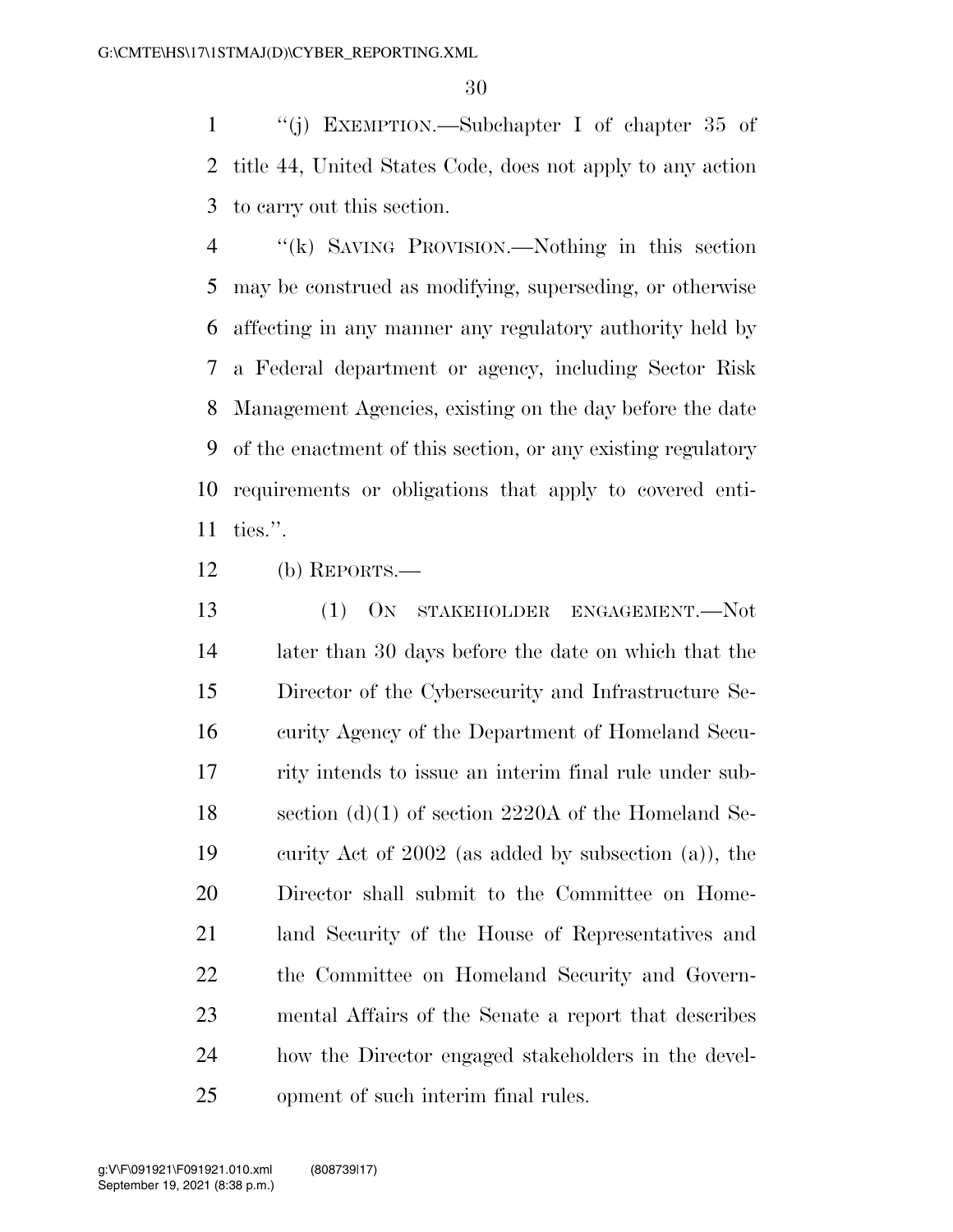(2) ON OPPORTUNITIES TO STRENGTHEN CY- BERSECURITY RESEARCH.—Not later than one year after the date of the enactment of this Act, the Di- rector of the Cybersecurity and Infrastructure Secu- rity Agency of the Department of Homeland Secu- rity shall submit to the Committee on Homeland Se- curity of the House of Representatives and the Com- mittee on Homeland Security and Governmental Af- fairs of the Senate a report describing how the Cyber Incident Review Office of the Department of Homeland Security (established pursuant to section 2220A of the Homeland Security Act of 2002, as added by subsection (a)) has carried out activities under subsection (c)(6) of such section 2220A by proactively identifying opportunities to use cyberse- curity incident data to inform and enable cybersecu- rity research carried out by academic institutions and other private sector organizations. (c) TITLE XXII TECHNICAL AND CLERICAL AMEND- MENTS.— 21 (1) TECHNICAL AMENDMENTS.— 22 (A) HOMELAND SECURITY ACT OF 2002.—

 Subtitle A of title XXII of the Homeland Secu- rity Act of 2002 (6 U.S.C. 651 et seq.) is amended—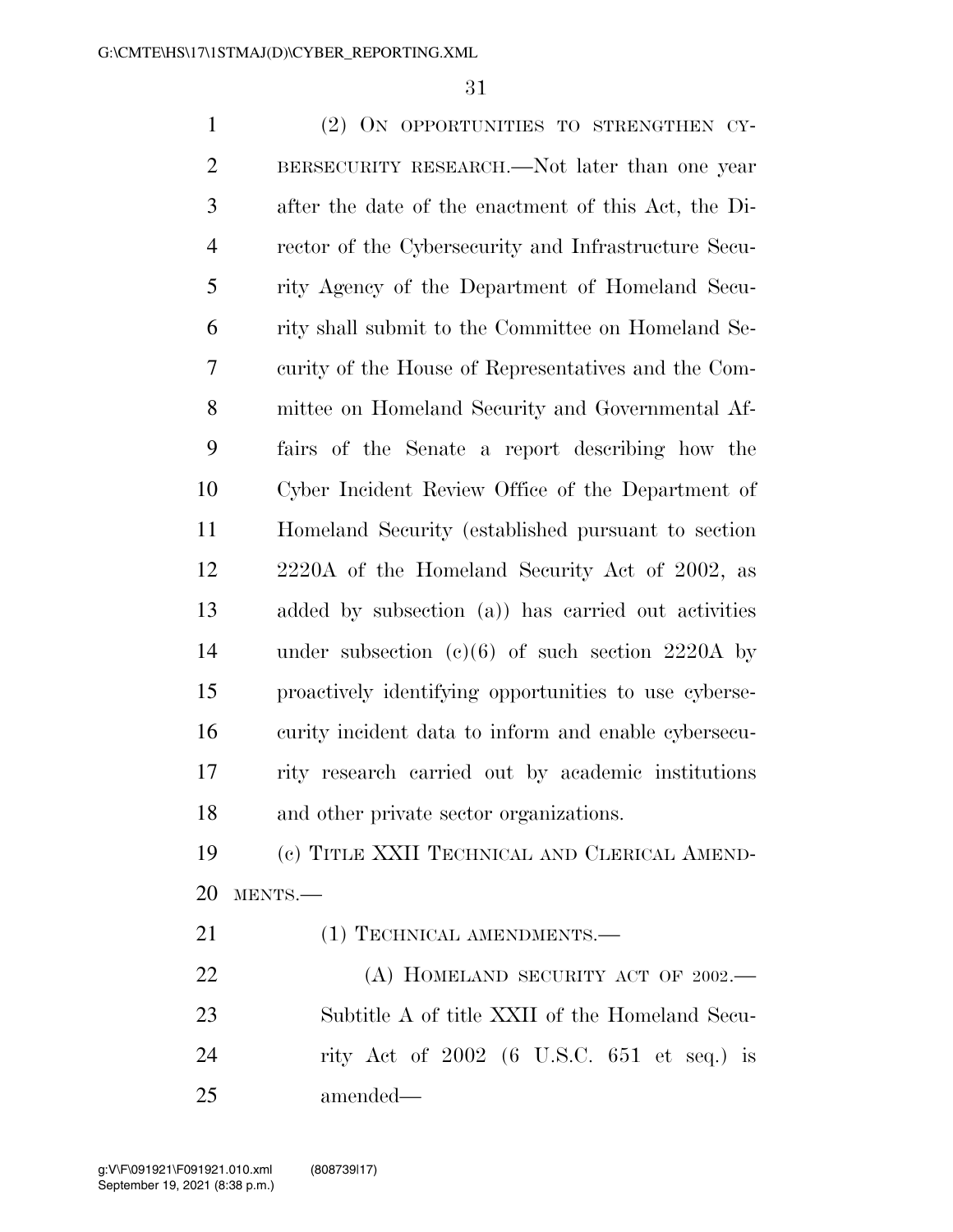| $\mathbf{1}$   | (i) in section 2202 (6 U.S.C. $652$ )—      |
|----------------|---------------------------------------------|
|                |                                             |
| $\overline{2}$ | $(I)$ in paragraph $(11)$ , by striking     |
| 3              | "and" after the semicolon;                  |
| $\overline{4}$ | $(II)$ in the first paragraph $(12)$        |
| 5              | (relating to appointment of a Cyberse-      |
| 6              | curity State Coordinator) by striking       |
| 7              | "as described in section 2215; and"         |
| 8              | and inserting "as described in section      |
| 9              | 2217;                                       |
| 10             | (III) by redesignating the second           |
| 11             | paragraph $(12)$ (relating to the .gov      |
| 12             | internet domain) as paragraph $(13)$ ;      |
| 13             | and                                         |
| 14             | (IV) by redesignating the third             |
| 15             | paragraph $(12)$ (relating to carrying      |
| 16             | out such other duties and responsibil-      |
| 17             | ities) as paragraph $(14)$ ;                |
| 18             | (ii) in the first section $2215$ (6 U.S.C.  |
| 19             | 665; relating to the duties and authorities |
| 20             | relating to .gov internet domain), by       |
| 21             | amending the section enumerator<br>and      |
| 22             | heading to read as follows:                 |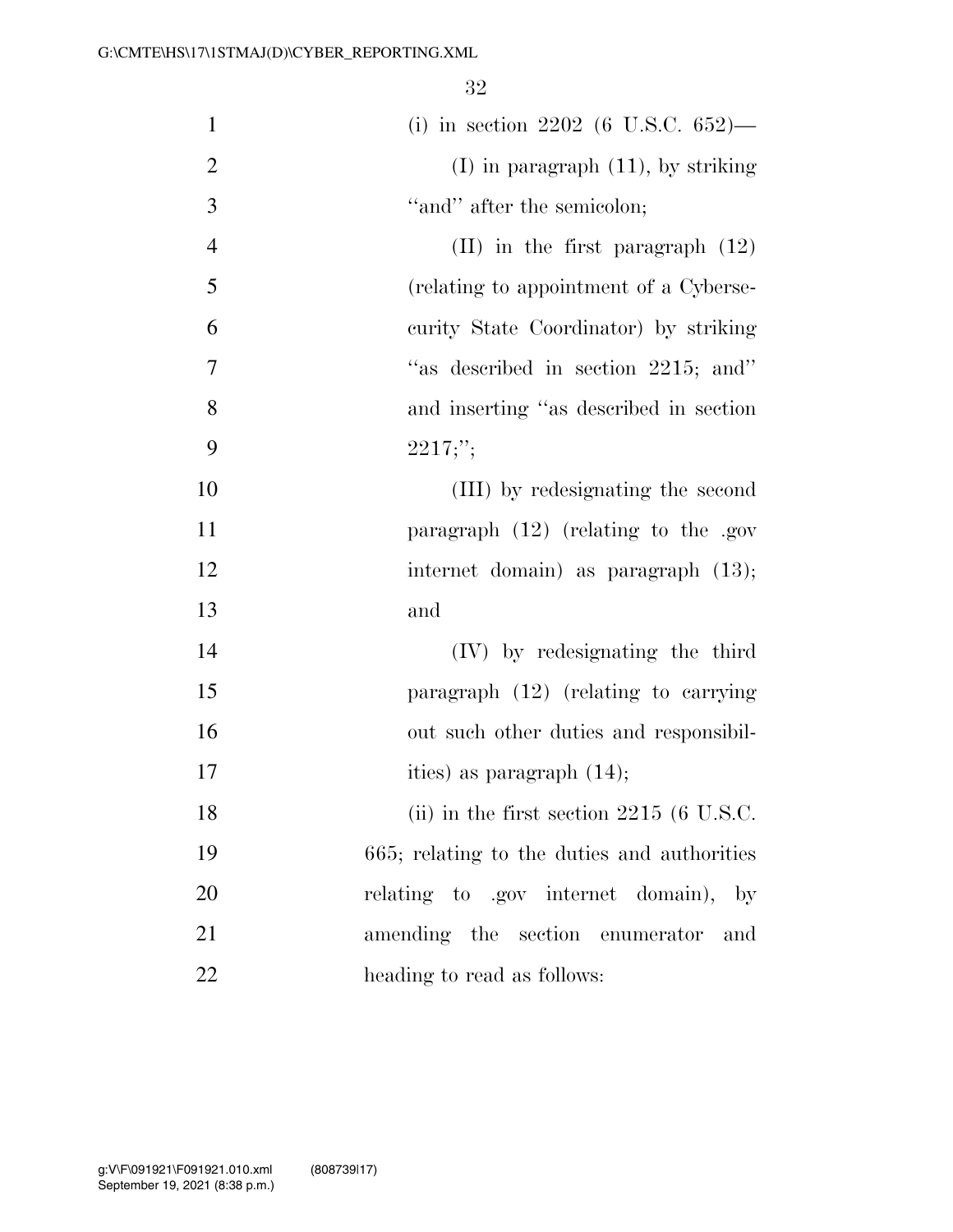**''SEC. 2215. DUTIES AND AUTHORITIES RELATING TO .GOV INTERNET DOMAIN.'';**  (iii) in the second section  $2215$  (6) U.S.C. 665b; relating to the joint cyber planning office), by amending the section enumerator and heading to read as follows: **''SEC. 2216. JOINT CYBER PLANNING OFFICE.'';**  (iv) in the third section 2215 (6 U.S.C. 665c; relating to the Cybersecurity State Coordinator), by amending the sec- tion enumerator and heading to read as follows: **''SEC. 2217. CYBERSECURITY STATE COORDINATOR.'';**  (v) in the fourth section 2215 (6 U.S.C. 665d; relating to Sector Risk Man- agement Agencies), by amending the sec- tion enumerator and heading to read as follows: **''SEC. 2218. SECTOR RISK MANAGEMENT AGENCIES.'';**  (vi) in section 2216 (6 U.S.C. 665e; relating to the Cybersecurity Advisory Committee), by amending the section enu- merator and heading to read as follows: **''SEC. 2219. CYBERSECURITY ADVISORY COMMITTEE.''; and**  (vii) in section 2217 (6 U.S.C. 665f; relating to Cybersecurity Education and